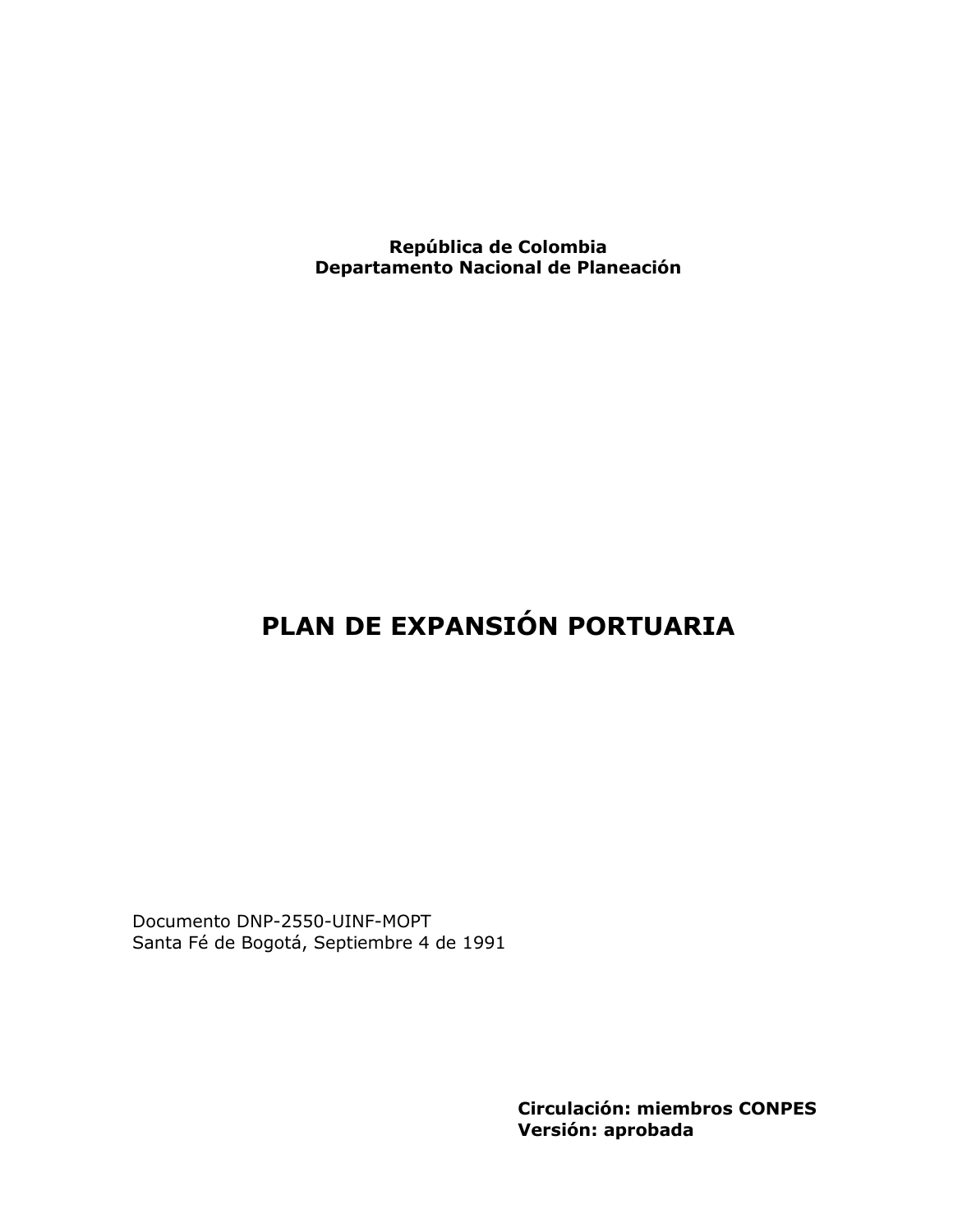## **CONTENIDO**

## **INTRODUCCIÓN**

- CLASIFICACIÓN ACTUAL DE LOS PUERTOS COLOMBIANOS  $I_{\cdot}$
- EL PLAN DE EXPANSIÓN PORTUARIA  $II.$ 
	- A. Las Zonas Portuarias
		- $1.$ Zonas portuarias generales
		- Zonas portuarias para la exportación de carbón  $2.$
		- Zonas portuarias para hidrocarburos y derivados  $3.$
	- Inversiones públicas y privadas bajo el nuevo esquema **B.** 
		- $1.$ Inversión Pública
		- $2.$ Inversión Privada
	- $C_{\cdot}$ Criterios Para Adjudicación de Nuevas Concesiones
	- Sistema Tarifarío D.
		- $1.$ Tarifas para servicios portuarios
		- $2.$ Tarifas por uso de infraestructura
	- E. Sistema de Cálculo de las Contraprestaciones
		- Formulación de un Modelo Para Calcular la Contraprestación  $1.$ 
			- El costo de oportunidad a.
			- El premio por eficiencia  $b.$
			- El costo de vigilancia ambiental  $C<sub>1</sub>$
			- $d_{-}$ La fórmula
		- $2.$ Aplicación de la Metodología

#### DESARROLLO DE LA NUEVA ESTRUCTURA PORTUARIA III.

- А. Liquidación de COLPUERTOS
- Creación de la Superintendencia General de Puertos **B.**
- **Acciones**  $C_{\cdot}$
- $IV.$ **RECOMENDACIONES**

**ANEXOS**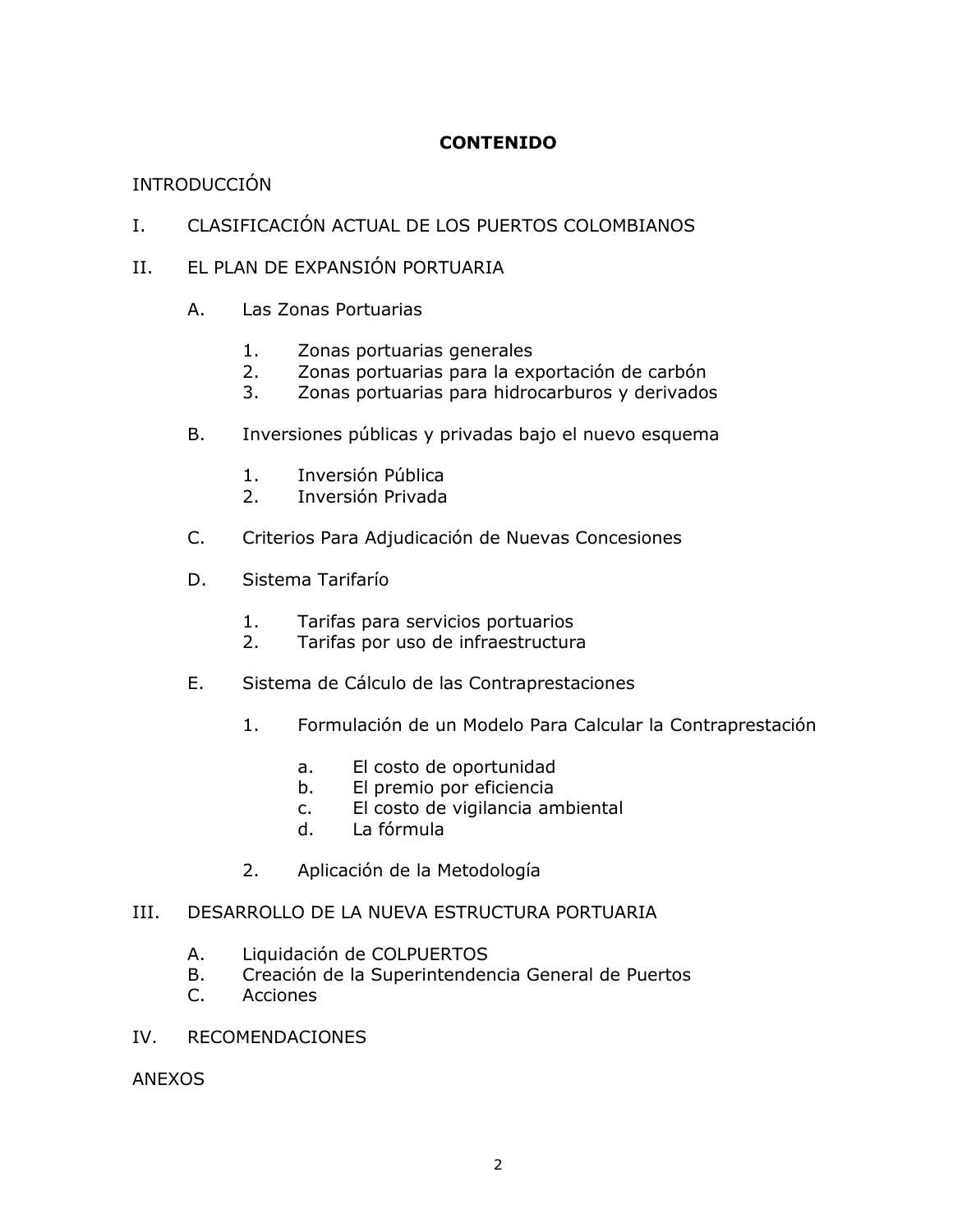## **INTRODUCCIÓN**

En el modelo de internacionalización de la economía, el transporte debe efectuar una contribución determinante para que los productos del país aprovechen sus ventajas comparativas, posibilitando su presencia en los mercados internacionales. La competitividad de nuestras mercancías y la ampliación de mercados para productos perecederos dependen de mejoras en la velocidad y confiabilidad de su transporte, y del ahorro en fletes y costos financieros.

La Ley 1 de 1991 "Estatuto de Puertos Marítimos", planteó el nuevo marco legal e institucional del sector portuario, concentrando el papel del Estado en la planificación y regulación. En el nuevo modelo institucional, la propiedad y administración de la infraestructura será de sociedades portuarias de carácter público, privado o mixto, regidas por normas de derecho privado.

Este documento presenta al Consejo Nacional de Política Económica y Social -CONPES-, el Plan de Expansión Portuaria que ordena las decisiones y objetivos del país en esa materia, de acuerdo con lo establecido en la ley 1 de 1991.

#### $I_{\cdot}$ CLASIFICACIÓN ACTUAL DE LOS PUERTOS COLOMBIANOS

Hasta la expedición de la Ley 1 de 1991, en el sistema portuario colombiano existían puertos públicos, muelles y puertos privados.

Los Puertos públicos, manejados exclusivamente por COLPUERTOS,  $(i)$ están localizados en Tumaco, Buenaventura, Cartagena, Santa Marta, y Barranquilla.

Los muelles privados están localizados dentro de las zonas de  $(ii)$ jurisdicción de COLPUERTOS y movilizan, en su mayoría, cargas de propiedad de los concesionarios. Entre ellos se destacan: en Barranguilla los de la Zona Franca, Monómeros Colombo Venezolanos, COLTERMINALES, QUINTEX y Cementos del Caribe; y en Cartagena los de su Zona Franca, Alcalis, DOW Química de Colombia, ECOPETROL, COLTERMINALES, COLKLINKER, SIPSA, ABOCOL y Bayana.

Desde finales de los años 50s, se le confirió a COLPUERTOS<sup>1</sup> exclusividad en el manejo de la carga en las zonas que le fueron asignadas. Por esta razón, los muelles privados, localizados dentro de las mismas, han estado sujetos al régimen TARIFARIO de la empresa. Actualmente, deben pagar una tarifa especial, ad valorem, por la carga movilizada por sus instalaciones. De otra parte, si la carga no es de la propiedad o del giro ordinario del concesionario, éste debe pagar a COLPUERTOS la tarifa plena.

Los Puertos de operación privada están especializados en la  $(iii)$ movilización de banano, carbón e hidrocarburos, y están localizados en zonas

<sup>&</sup>lt;sup>1</sup> Ley 54 de 1959 que creó COLPUERTOS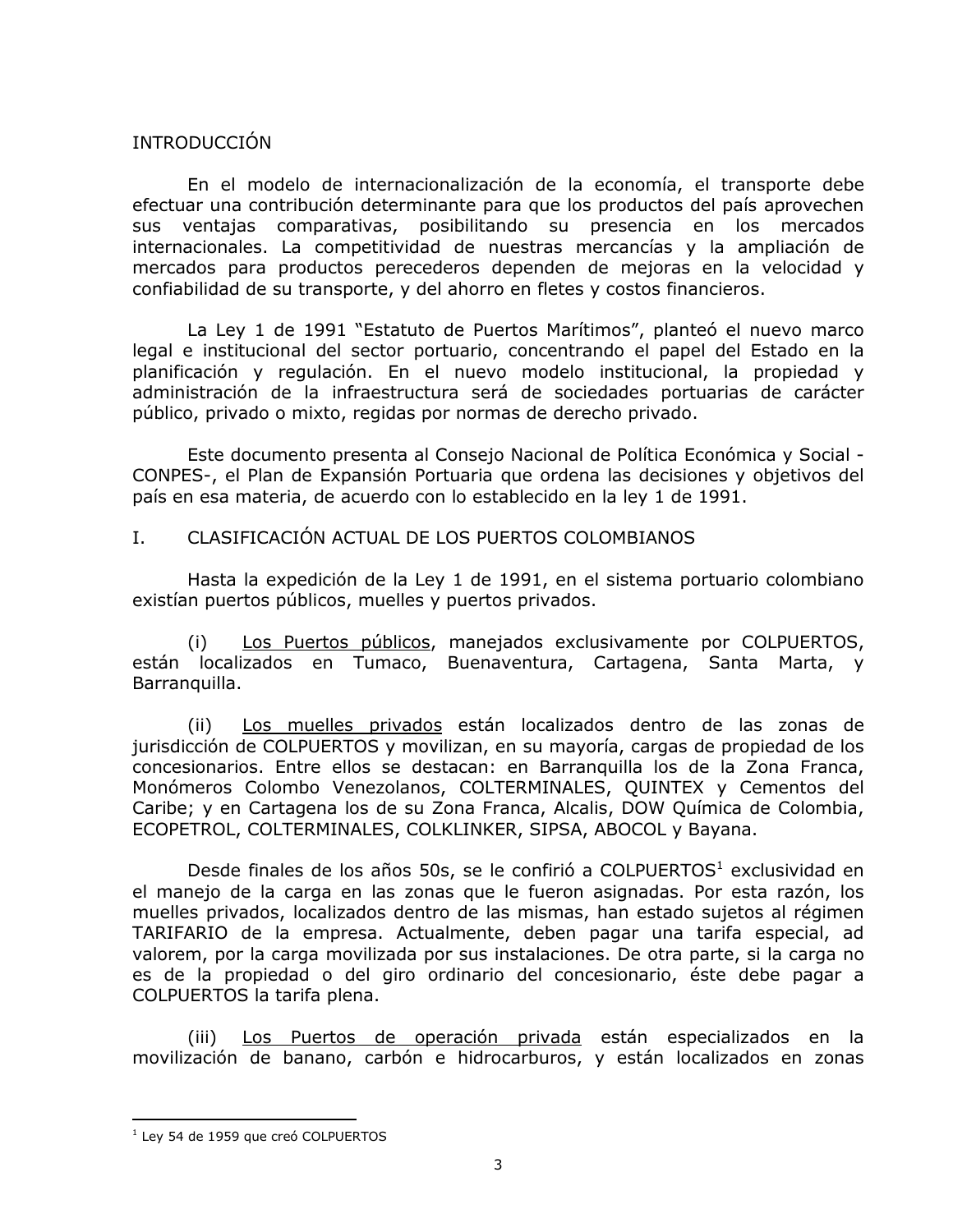diferentes a las asignadas a COLPUERTOS. Entre los principales se pueden mencionar los de ECOPETROL en Coveñas y Pozos Colorados, y el de la sociedad

## **CARBOCOL-INTERCOR en Bahía Portete.**

Además, existen otros puertos privados acondicionados por compañías que movilizan menores volúmenes para el embarque de sus productos. UNIBAN transporta banano por medio de barcazas en Turbo. PRODECO S.A. opera desde 1979 instalaciones para carbón en Santa Marta. Otras compañías con muelles de su propiedad, por fuera de las zonas de jurisdicción de COLPUERTOS son: ESSO, CODIMOBIL y TOLCEMENTO en Coveñas.

Los puertos públicos, administrados por COLPUERTOS, han sido bastante deficientes. En 1990, el país movilizó 38 millones de toneladas: 5.5 millones (14.7%) a través de los puertos públicos; 8.2 millones de toneladas (21.8%) por muelles privados y 23.8 millones (63.5%) por los puertos privados, de los cuales 23 millones son de carbón y petróleo. Como lo muestra la gráfica 1, ya que la movilización de carga por los puertos públicos casi no creció en la última década, el crecimiento del sector fué posible por la estructura que, paralela y espontáneamente, desarrollé el sector privado.

Además de ordenar la liquidación de COLPUERTOS, el nuevo Estatuto Portuario modifica la clasificación de las instalaciones y las agrupa en una sola definición de puerto, que puede ser de servicio público o de servicio privado. Así, se unifica el régimen jurídico y las obligaciones de las diferentes instalaciones portuarias.

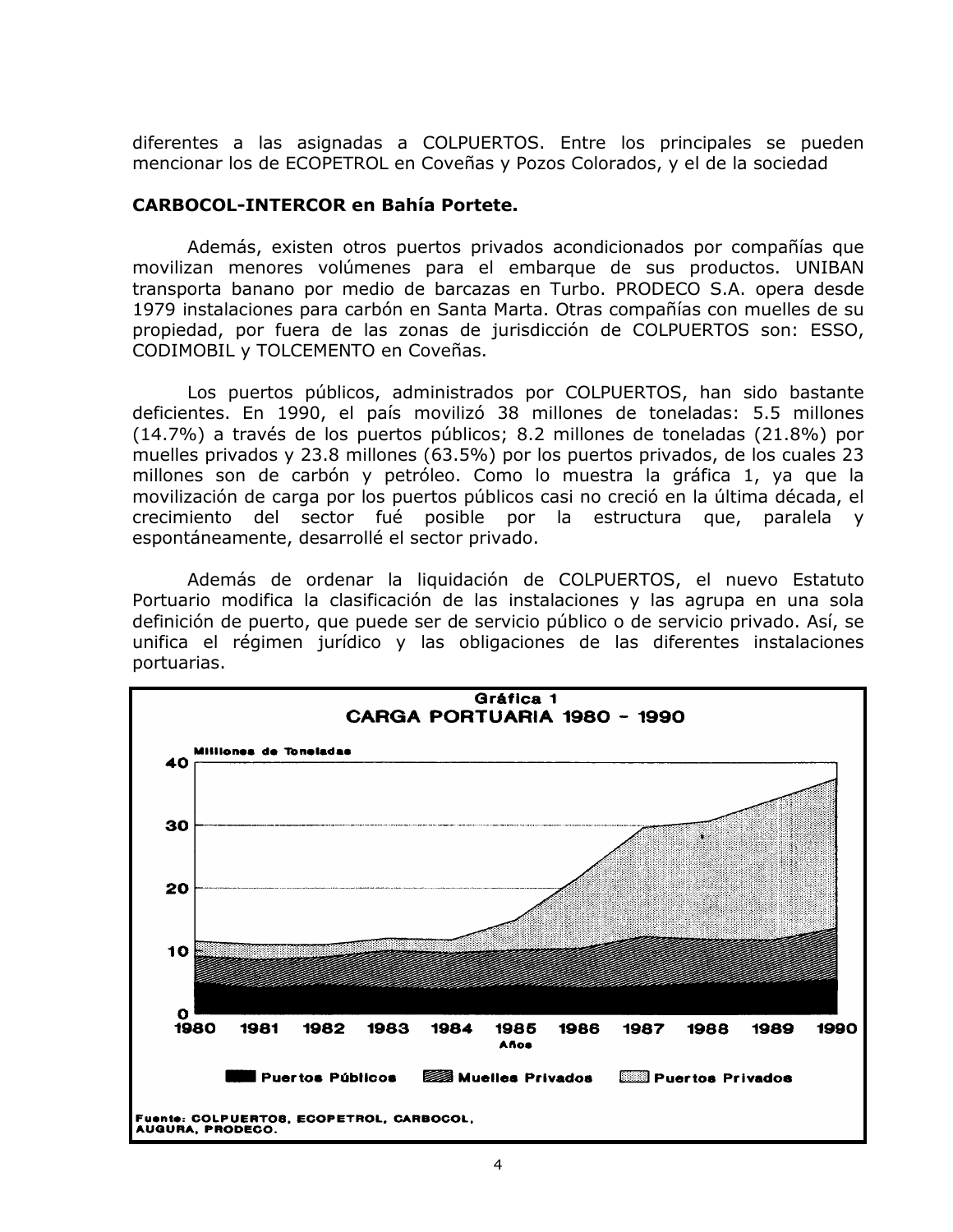#### EL PLAN DE EXPANSIÓN PORTUARIA **II.**

De acuerdo con la Ley 1 de 1991, el CONPES debe aprobar la política general y el Plan de Expansión Portuaria que será presentado por el MOPT cada dos años, a través del DNP. La Superintendencia General de Puertos (SGP) será la encargada de velar por el cumplimiento del Estatuto Portuario y de las disposiciones establecidas por el Gobierno, con el fin de garantizar el adecuado desempeño de los puertos.

El Plan de Expansión Portuaria, que debe ser promulgado por medio de un decreto, debe desarrollar los siguientes puntos:

- Las zonas geográficas donde funcionarán los puertos, con el fin de promover el comercio y reducir el impacto ambiental y turístico que pueda causar su operación y construcción.
- Las inversiones públicas en nuevas instalaciones y en actividades portuarias, junto con su financiación. Las inversiones privadas que deben estimularse con el fin de reducir los costos portuarios y aumentar la eficiencia en el uso de las instalaciones.
- Las **metodologías generales** para establecer las contraprestaciones que se cobren a cambio de las concesiones portuarias y las de las tarifas de los servicios provistos al público por las sociedades portuarias.

## A. Las Zonas Portuarias

Con el fin de racionalizar el uso de las costas y optimizar el número de puertos, se deben definir las áreas donde se permita su construcción y operación. El aprovechamiento conjunto de canales de acceso, zonas de fondeo y obras de protección, el control de las actividades portuarias y el cumplimiento de las normas de manejo ambiental, determinan un número óptimo de sitios para la actividad portuaria, de acuerdo con los volúmenes de carga de las diferentes regiones del país. Por su parte, el tipo de embarcaciones e instalaciones para el manejo de cada producto determina las características físicas del lugar de cada puerto.

De acuerdo con lo anterior, se han definido para la expansión durante el periodo 1991 - 1992 tres tipos de zonas portuarias: las generales; las necesarias para la exportación de carbón; y las que manejan hidrocarburos y derivados.

#### $1.$ **Zonas Portuarias Generales**

Son las zonas aptas para la localización de puertos de carga general, contenedores y gráneles sólidos tales como cereales, cemento y productos alimenticios, que requieren de grandes áreas de manejo y almacenamiento en la proximidad de los muelles<sup>2</sup>.

 $2$  En eL manejo de estos productos no es conveniente efectuar transportes Largos por medio de bandas, puesto que se puede producir contaminación y deterioro. Por eLLo, en estos casos deben utilizarse muelles ubicados en La orilla de La costa y sitios con adecuada protección.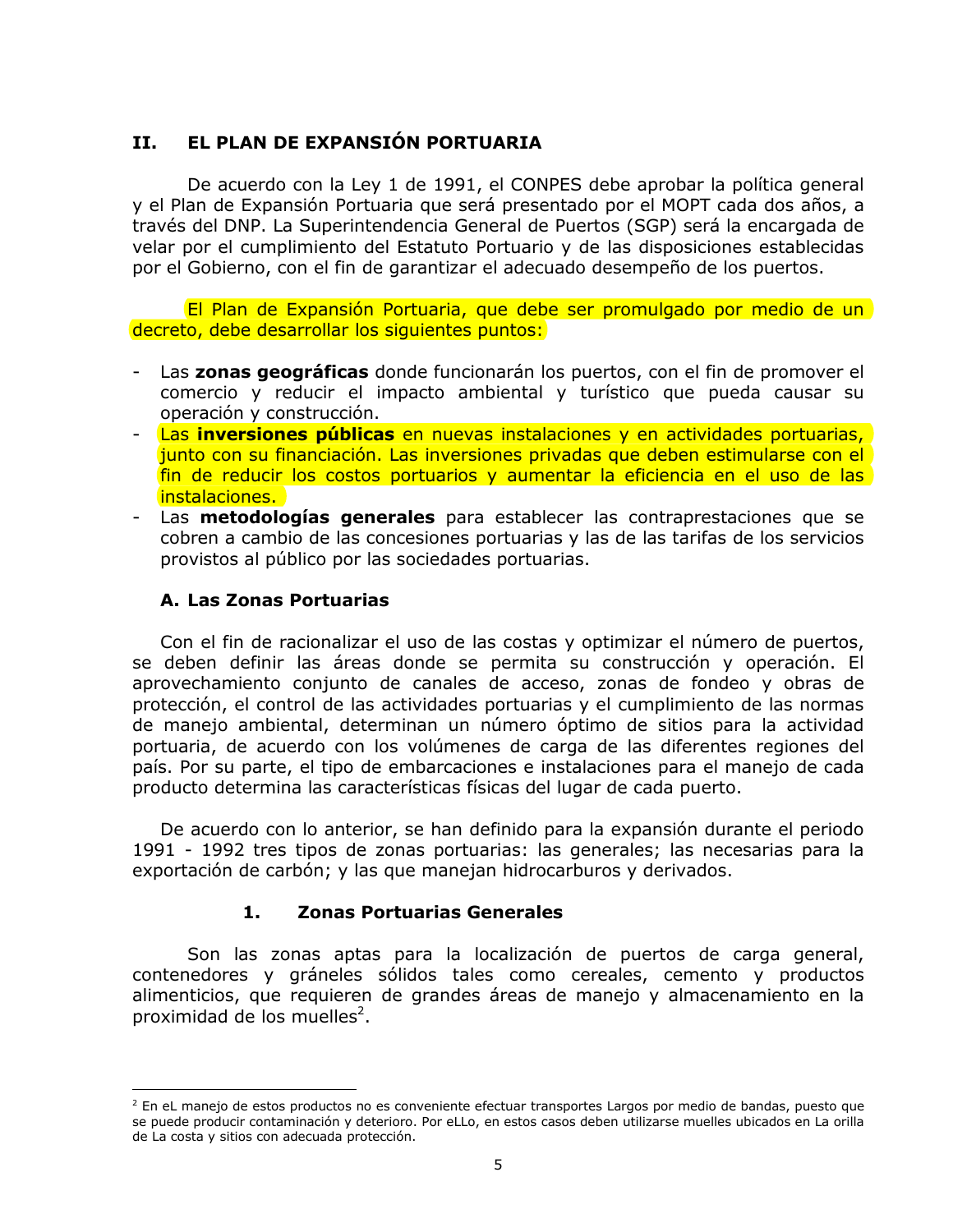Aún con las altas expectativas existentes sobre el crecimiento del comercio exterior en la próxima década, las actuales zonas portuarias tienen capacidad suficiente para manejar la carga general del país. En efecto, estudios recientes<sup>3</sup> indican que, durante los próximos 10 años, la carga suelta se incrementará a una tasa promedio anual del 2.0%, los gráneles al 2.8% y la carga en contenedores al 14%. Para responder a la mayor demanda, la capacidad de los puertos públicos existentes puede ser aumentada sustancialmente con mejoras operativas y tecnológicas. A manera de ejemplo, con inversiones menores, que permitan la especialización parcial de sus muelles, sería posible doblar la capacidad del puerto de Buenaventura (de 2.9 a 5.8 millones de toneladas anuales). De esta forma, se podría manejar por ese puerto la carga movilizada actualmente por las instalaciones de COLPUERTOS en todo el país.

El aumento significativo en el tráfico de contenedores debe ser atendido mediante la modernización de las instalaciones y el desarrollo de infraestructura especializada, que permita aprovechar plenamente las ventajas de esa tecnología. Actualmente el país carece de grúas de muelle y equipo de manejo en patios, que permitirían reducir costos de mano de obra y tiempos de tránsito de contenedores. Sin un desarrollo apropiado del manejo y operación de contenedores, el país estará verdaderamente rezagado en su comercio exterior.

Por lo pronto, la posibilidad de introducir muchas mejoras tecnológicas en los puertos existentes no justifica la adecuación de nuevas zonas en la actualidad. Así mismo, las facilidades disponibles cuentan, por lo general, con infraestructura de servicios y comunicaciones y, además, se beneficiarán de buena parte de las inversiones del Plan Vial de la Apertura.

Por otra parte, es posible lograr mejoras sustanciales en la utilización de la infraestructura disponible, ampliando los horarios de trabajo y efectuando avances administrativos. Por ejemplo, los niveles de ocupación efectiva, que hoy no superan el 25%<sup>4</sup>, pueden ser aumentados en un 33% solamente con la implantación de jornadas nocturnas.

Bajo las anteriores consideraciones, las zonas donde se permitirá la construcción de nuevas instalaciones portuarias y de ampliación o intensificación tecnológica para el manejo de carga general, contenedores y gráneles serán:

- Bahía de Santa Marta  $a<sub>1</sub>$
- $b_{-}$ Río Magdalena desde Bocas de Ceniza hasta 27 Kms aguas arriba.
- Bahía de Cartagena  $C_{1}$
- d. Golfo de Urabá
- Bahía de Buenaventura e.

<sup>&</sup>lt;sup>3</sup> Hidrotec - Harris. Estudio de Prefactibilidad e Ingeniería. Con el Fin de Equipar. Los Puertos Seleccionados Para la Modernización deL Sistema de Gráneles. COLPUERTOS, Octubre de 1990.

Restrepo y Uribe Ltda. - Parsons grinkerhoff Int Inc. Estudio de Prefactibilidad e Ingeniería Con el Fin de Equipar Los Puertos Seleccionados Para el Manejo de Contenedores, COLPUERTOS, Octubre de 1990

Hidroestudios S.A., TAMS Consultants inc. Estudio de Prefactibitidad Para la Expansión de La Capacidad Portuaria. Evaluación de Alternativas, Informe Fase 1, COLPUERTOS, Julio de 1991.

<sup>&</sup>lt;sup>4</sup> Contraloría General de a República, Informe Financiero junio de 1990.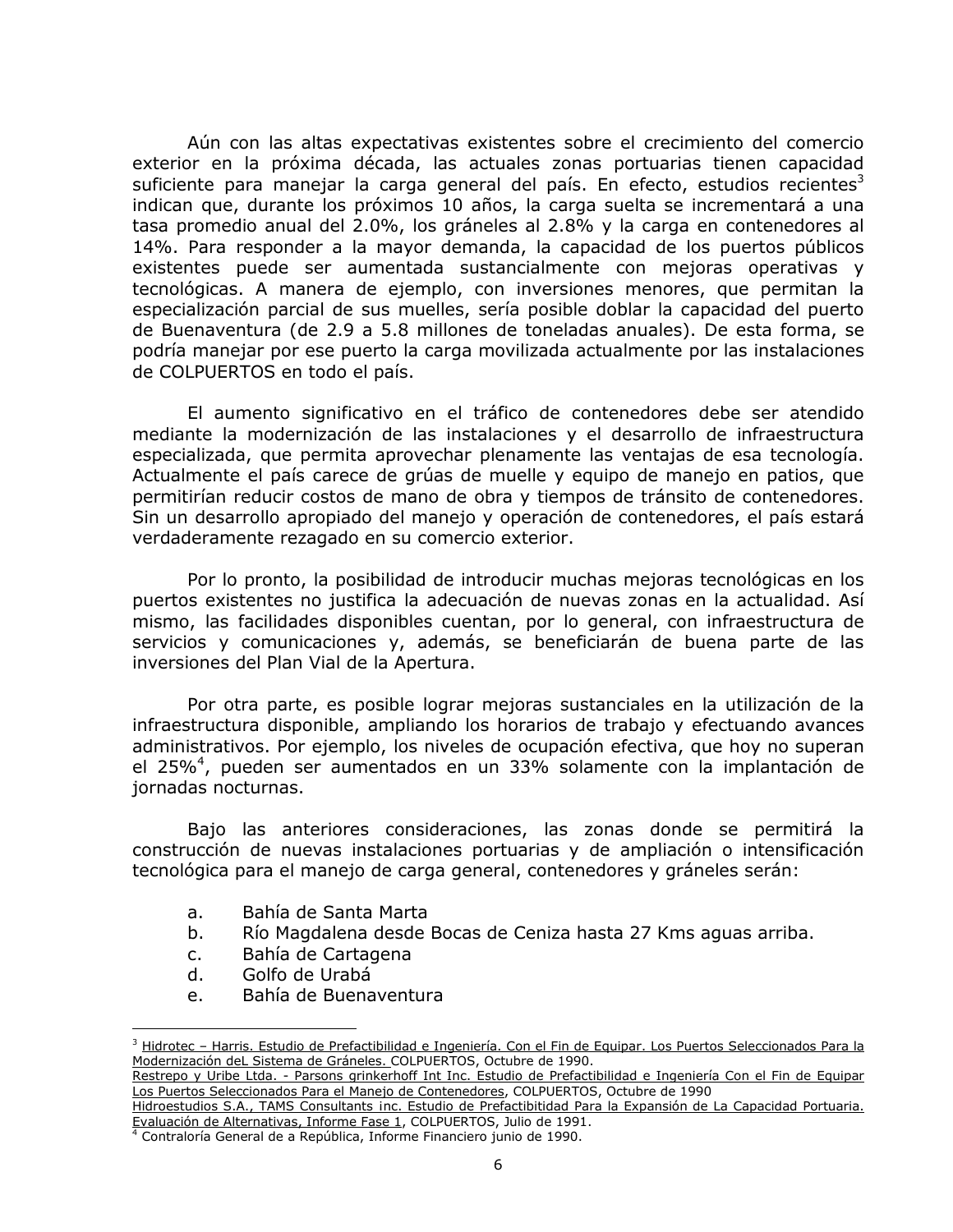#### $f_{\rm{max}}$ Bahía de Tumaco

Por iniciativa del Ministerio de Obras, con el apoyo del CORPES de Occidente, actualmente se desarrolla un estudio para determinar las necesidades y alternativas de expansión de la capacidad portuaria en la Costa Pacífica. A través de este, y de otros estudios que adelantará el Gobierno, se establecerá la ubicación, la oportunidad y las condiciones de infraestructura necesarias para desarrollar nuevos puertos en otras regiones.

#### $2.$ Zonas Portuarias para la exportación de carbón

Ante la expectativa de crecimiento de las exportaciones del carbón del Cesar el CONPES definió, en diciembre de 1990, las zonas portuarias aptas para su manejo<sup>5</sup>. Esta decisión se basó en estudios técnicos, económicos, sociales y ambientales que permitieron establecer la viabilidad de transportar el carbón y construir instalaciones portuarias. La definición de estas zonas permite garantizar una capacidad suficiente para movilizar las exportaciones esperadas del mineral durante los próximos veinte años, minimizando el riesgo ambiental y la interferencia de la operación con desarrollos sociales y turísticos.

Adicionalmente, parte de la producción de carbón explotado en el interior del país puede requerir para su comercialización externa disponer de instalaciones portuarias en la Costa Pacífica. Actualmente, se exportan cerca de 200.000 toneladas anuales por el puerto de Buenaventura.

De acuerdo con las anteriores consideraciones, las zonas aptas para el manejo del carbón son:

- Bahía Portete, Guajira a.
- $b.$ Desembocadura del Río Cañas, Guajira
- Municipio de Ciénaga entre la Quebrada del Doctor y el Río Córdoba,  $C<sub>1</sub>$ Magdalena
- $d_{-}$ Margen occidental de Bocas de Ceniza, Atlántico
- Zona portuaria de Barranguilla sobre el Río Magdalena e.
- $f_{\rm{r}}$ Zona portuaria de Buenaventura

Por otra parte, para la inclusión de nuevas zonas portuarias, diferentes a las mencionadas, se requieren estudios que modifiquen de manera categórica los criterios técnicos, económicos, sociales y ambientales que sustentaron la escogencia inicial.

Los permisos y concesiones para la construcción y operación de puertos en zonas concedidas con anterioridad a la expedición de la Ley 1, serán respetados hasta su expiración. Salvo que se presenten estudios ambientales y técnicos debidamente sustentados, no se autorizarán ampliaciones, prórrogas o cambios en las condiciones en que fueron otorgados.

<sup>&</sup>lt;sup>5</sup> Documento DNP-2504-UINF, Definición de zonas para la exportación del carbón del Cesar, Diciembre 17 de 1990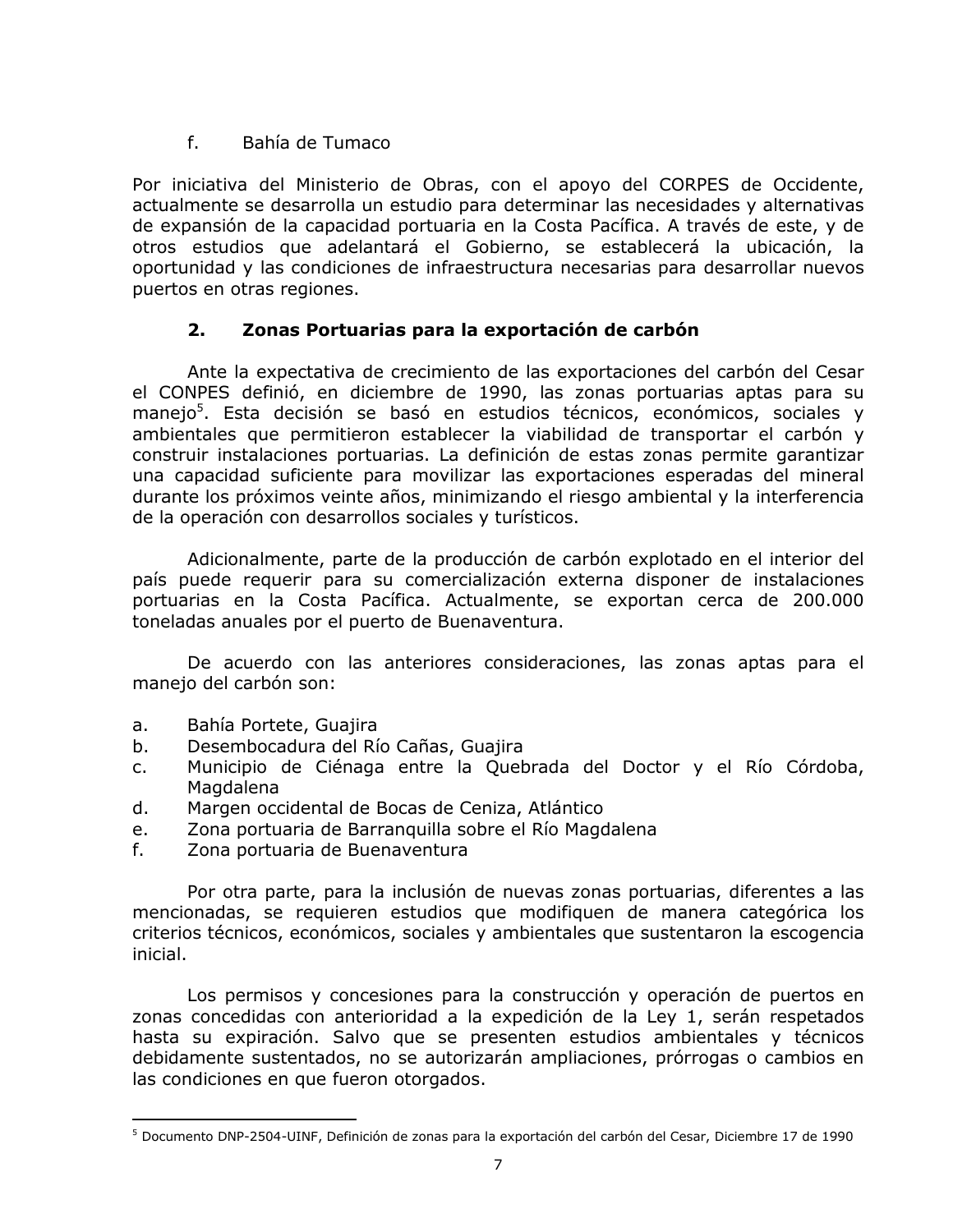#### Zonas Portuarias Para Hidrocarburos y Derivado<sup>6</sup>. 3.

Los puertos para el cargue y descargue de combustibles que utilicen ductos subterráneos podrán establecerse en cualquier lugar, siempre y cuando reciban previa autorización de las entidades competentes, especialmente las ambientales, y de la SGP. Las facilidades actuales en Coveñas, Pozos Colorados y Turbo deberán registrarse ante la SGP en los próximos dos meses.

#### В. Inversión pública y privada bajo el nuevo esquema institucional

Las inversiones que se realicen durante los próximos 2 años deberán orientarse hacia la modernización del manejo de la carga y la rehabilitación de la infraestructura, con el fin de garantizar el pleno aprovechamiento de las instalaciones existentes y obtener reducciones en los costos portuarios.

En general, el Gobierno Central se marginará de la inversión en infraestructura nueva y apoyará su desarrollo por parte del sector privado, para inducir mejoras tecnológicas.

#### $1.$ Inversión Pública

Aparte de la inversión directa que realicen las sociedades portuarias regionales, financiadas con recursos propios, el Estado realizará las siguientes inversiones en los puertos:

Se concluirán las obras contratadas dentro del Plan de Rehabilitación  $(i)$ Portuaria por US \$25.3 millones, financiado parcialmente por el BIRF. De esta forma se podrá garantizar condiciones apropiadas a las empresas particulares que operarán en los puertos públicos. El Cuadro 1 muestra el programa de inversión contemplado para los próximos dos años en las instalaciones que hoy son propiedad de COLPUERTOS. Concluidas estas obras, la Nación no realizará inversiones en las Sociedades Portuarias Regionales que asuman la propiedad de las instalaciones de COLPUERTOS. La construcción y modernización de las instalaciones correrá a cargo de las sociedades.

Las obras de dragado y mantenimiento de los canales de acceso serán  $(ii)$ adelantadas por el Ministerio de Obras. Mientras se adelanta su proceso de liquidación, en 1991 Co realizará obras por un valor aproximado de U \$2.7 millones. La financiación y responsabilidad de las obras en 1992, las cuales ascienden a US \$4.8 millones, se determinará con base en el plan financiero de liquidación de COLPUERTOS.

En la zona portuaria de Barranguilla se adelantará la construcción de  $(iii)$ un dique direccional de aproximadamente 1,200 mts. de longitud para cerrar el

<sup>&</sup>lt;sup>6</sup> Con la utilización de tecnologías adecuadas, este tipo de productos pueden ser cargados y descargados lejos de La costa, aún en zonas con protección parcial. De esta manera se posibilite el empleo de bugues de gran tonelaje que requieren grandes profundidades. La utilización de ductos subterráneos desde los Lugares de almacenamiento hasta el área de cargue, permite que La utilización de playas y la obras de adecuación sean mini mas.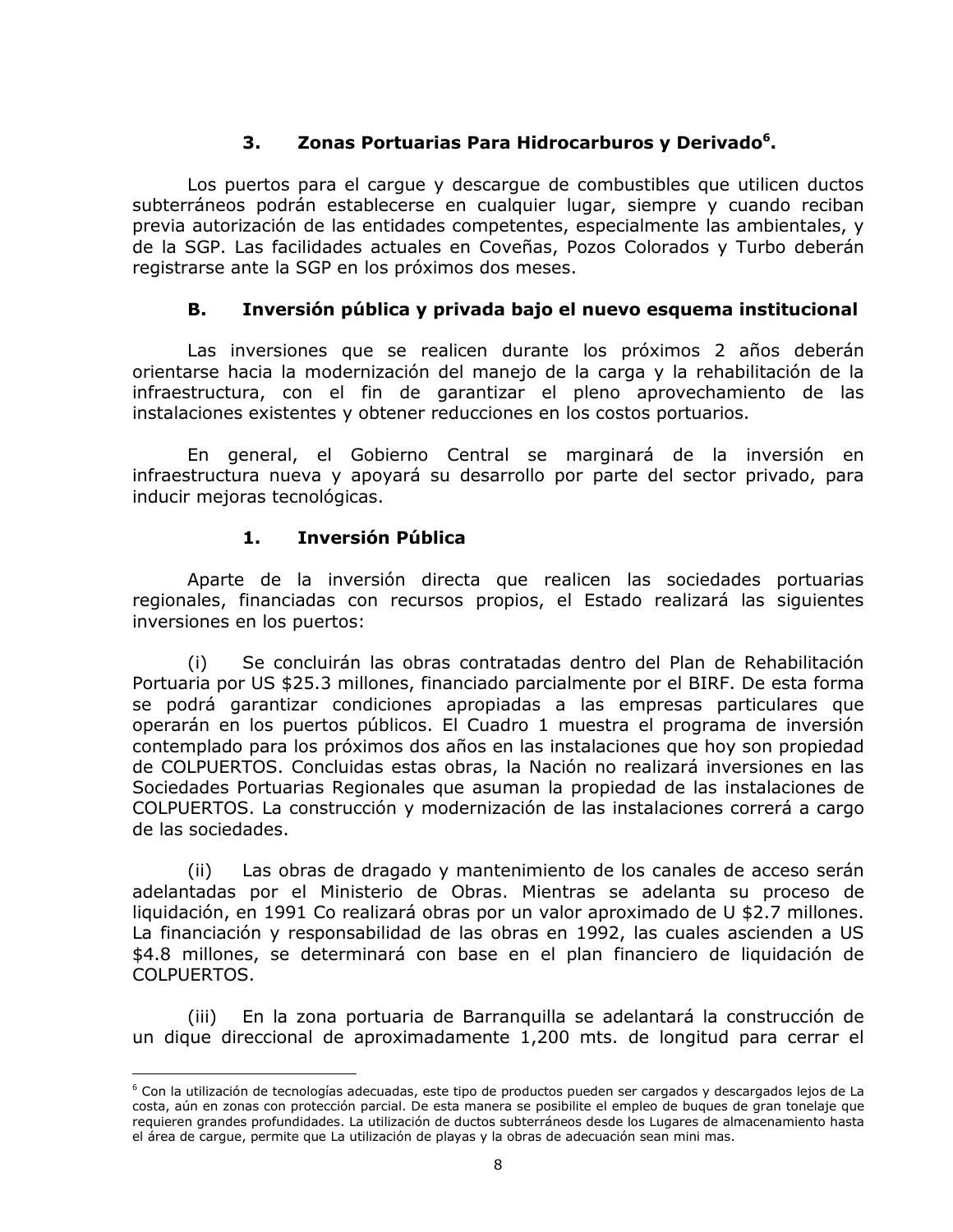brazo derecho del Río Magdalena en la isla denominada 1972. Esta inversión, estimada en US \$22.7 millones<sup>7</sup>, permitirá condiciones de profundidad estables y reducir sustancialmente los costos de dragado del Río. De esta manera, se darán condiciones de igualdad de competencia a las instalaciones públicas y privadas del puerto de Barranquilla con las demás de la Costa Atlántica. La ejecución de esta obra fue adjudicada recientemente en licitación pública. Una vez perfeccionado el contrato, se podrá iniciar la construcción en el primer trimestre de 1992.

|                              | Cuadro 1<br>INVERSION PUBLICA EN PUERTOS<br>$1991 - 1992$ |              |                  |              |                    |             |             |                              |      |
|------------------------------|-----------------------------------------------------------|--------------|------------------|--------------|--------------------|-------------|-------------|------------------------------|------|
|                              |                                                           |              |                  |              | (Millones de US\$) |             |             |                              |      |
|                              |                                                           | 1,991.0      |                  |              | 1,992.0            |             | PROGRAMA DE | <b>DTROS</b>                 |      |
|                              |                                                           | <b>TOTAL</b> | <b>DTRF</b>      | COLPUERTOS : | <b>TOTAL</b>       | <b>BIRF</b> |             | COLPUERTOS : REHABILITACION: |      |
| OBRAS CIVILES                | t                                                         | 13.7         | 4.4              | 9.3:         | 40.4               | 5.5         | 35.0:       | 20.6:                        | 33.0 |
| <b>BUENAVENTURA</b>          | ř                                                         | 4.8          | 1.2              | 3.6:         | 7.5                | 2.8         | 4.8:        | 0.3                          | 4.0  |
| Programa de Rehabilitación : |                                                           | 2.6          | 1.2              | 1.4:         | 5.7                | 2.8         | 3.0:        | 8.3:                         |      |
| <b>Dragados</b>              |                                                           | 0.4          |                  | 0.4:         | 0.2                |             | 0.2:        |                              | 0.7  |
| Obras Complementarias [1] :  |                                                           | 1.8          |                  | 1.8:         | 1.5                |             | 1.5:        |                              | 3.4  |
| <b>CARTAGENA</b>             | t                                                         | 3.1          | 1.5              | 1.6:         | 4.7                | 2.3         | 2.5:        | 7.9:                         |      |
| Programa de Rehabilitación : |                                                           | 3.1          | 1.5              | 1.6:         | 4.7                | 2.3         | 2.5:        | 7.9:                         |      |
| SANTA MARTA                  | ŧ                                                         | 3.5          | 1.7              | 1.8:         | 0.9                | 0.4         | 0.5:        | 4.4:                         |      |
| Programa de Rehabilitación : |                                                           | 3.5          | $\overline{1.7}$ | 1.8:         | 0.9                | 0.4         | 0.5:        | 4.4 :                        |      |
| <b>BARRANQUILLA</b>          | ţ.                                                        | 2.3          |                  | 2.3:         | 26.7               |             | 26.7:       | ł.                           | 29.0 |
| <b>Dragados</b>              |                                                           | 2.3          |                  | 2.3:         | 4.0                |             | 4.0:        |                              | 6.3  |
| Adecuación Río Magdalena[2]: |                                                           |              |                  |              | 22.7               |             | 22.7:       |                              | 22.7 |
| <b>TUNACO</b>                | $\frac{1}{4}$                                             |              |                  | ŧ.           | 0.5                |             | $0.5$ :     | ł,                           |      |
| <b>Dragados</b>              | ŧ.                                                        |              |                  | ÷            | 0.5                |             | 0.5:        | ÷,                           | 0.5  |
| <b>EQUIPOS</b>               | ŧ                                                         | 5.4          | 3.6              | $1.8$ :      | 2.1                | 1.1         | 0.9:        | 4.7 <sub>1</sub>             | 2.8  |
| Programa de Rehabiltación    | ÷                                                         | 3.b          | 3.6              |              | 1.1                | 1.1         |             | 4.7:                         |      |
| Otros [1]                    |                                                           | 1.8          |                  | 1.8:         | 0.9                |             | 0.9:        |                              | 2.8  |
| <b>TOTAL</b>                 | ŧ                                                         | 19.1         | 8.0              | 11.1:        | 42.5               | 6.6         | 35.9:       | 25.3%                        | 35.8 |

[1] Con recursos propios del terminal de Buenaventura

[2] Financiación provista con la construcción

[3] Compra y rehabilitacion de equipo con recursos propios de terminal de Buenaventura

Fuente: COLPUERTOS

<sup>&</sup>lt;sup>7</sup> Documento DNP-2470-UINF, mayo 31 de 1990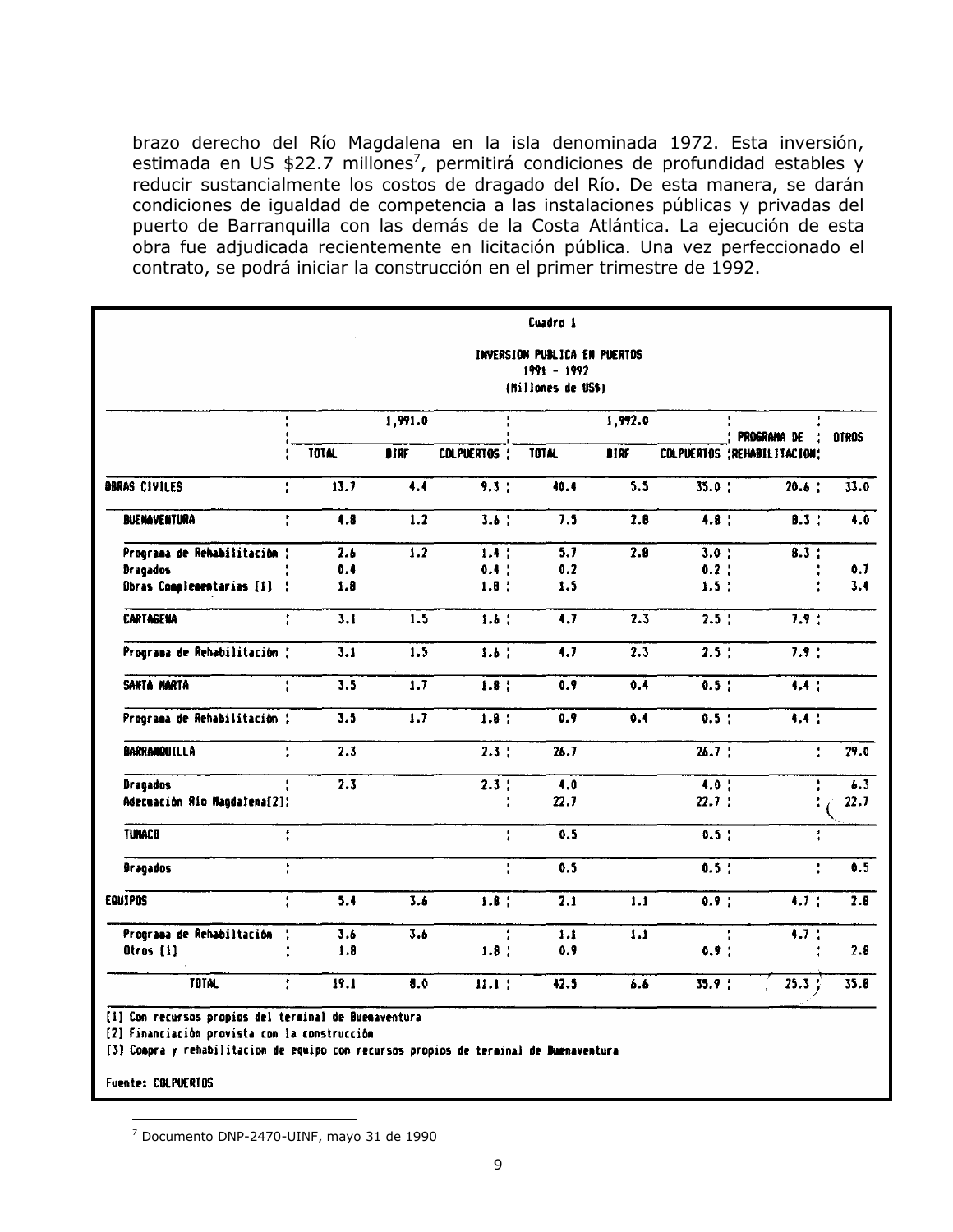Durante 1991, COLPUERTOS contratará obras de adecuación de  $(iv)$ infraestructura, rehabilitación y compra de equipo en el terminal de Buenaventura, para mejorar las actuales condiciones de operación. Esta inversión permitirá atender el crecimiento del volumen de carga, especialmente, la transportada en contenedores. El valor total de estas obras asciende aproximadamente a \$4,000 millones (U\$ 6.1 millones), financiadas con recursos propios del terminal.

#### $2.$ Inversión Privada

(i) El Estado apoyará y fomentará la inversión en las actividades portuarias que conduzcan a modernizar el manejo de la carga y reducir los costos de transporte. Con este propósito, a partir de 1992, se establecerán líneas de crédito para la financiación de equipos y proyectos de iniciativa privada, con recursos del Banco de Comercio Exterior (USS 15 millones) y con un componente del crédito de Corredores de Transporte (US\$ 100 millones) que se gestiona actualmente ante el BID. Este último está dirigido a la financiación de proyectos que apoyen el desarrollo de infraestructura y servicios de transporte.

Ante la necesidad urgente de introducir el manejo tecnificado de  $(ii)$ contenedores, se apoyará el desarrollo del puerto de la sociedad CONTECAR en Cartagena. Esta sociedad cuenta con una concesión otorgada por DIMAR para la construcción de un puerto para servicio público dotado con equipo especializado para el manejo de contenedores, incluyendo 2 grúas de muelle. Hasta el momento se han adelantado obras de dragado y relleno, y las inversiones previstas para desarrollar el puerto ascienden aproximadamente a use 90 millones.

Por otra parte, es necesario garantizar el desarrollo de las instalaciones  $(iii)$ necesarias para el manejo de las exportaciones de carbón durante la presente década. Con base en la explotación de los carbones del Cesar y el Cerrejón Central, se estima que para el año 2000 se podrá mas que triplicar el volumen de exportaciones de este mineral, alcanzando 50 millones de toneladas anuales. El sector privado desarrollará soluciones como el puerto de Drummond en Ciénaga, cuyo costo aproximado es de US \$100 millones. Así mismo, se permitirá la construcción de otras instalaciones portuarias privadas para la exportación del carbón en las áreas autorizadas.

#### C. Criterios Para la Adjudicación de Concesiones

La adjudicación o prórroga de concesiones portuarias deberá tener en cuenta los siguientes criterios:

- 1. Las nuevas concesiones para construcción y operación de puertos serán autorizadas con criterios de eficiencia, mejoramiento tecnológico, prioridad al servicio público y protección ambiental dentro de las zonas autorizadas.
- 2. Las instalaciones que actualmente operen en zonas diferentes a las autorizadas, podrán sequir haciéndolo hasta el vencimiento de los permisos o concesiones, siempre y cuando no se modifiquen las condiciones en que estos fueron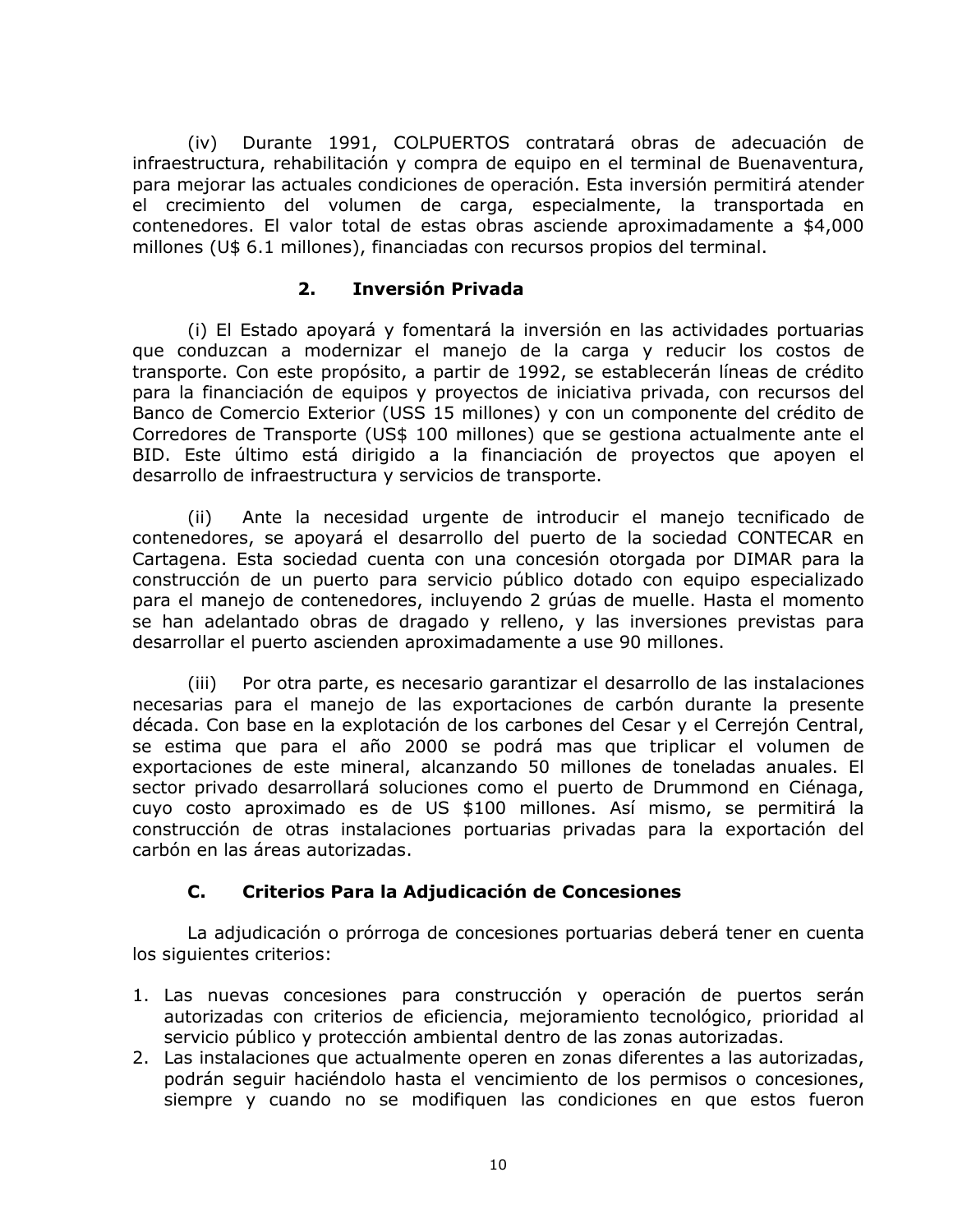otorgados. Este es el caso de las instalaciones de PRODECO S.A. y TOLCEMENTO en Santa Marta y Coveñas, respectivamente.

3. Las concesiones vigentes que operen en las áreas aprobadas deberán registrarse ante la SGP en un plazo máximo de 2 meses, para dar inicio a la vigilancia, cobro de tasas y los derechos a que haya lugar.

## **D. Sistema Tarifarío**

Se prevén dos tipos de tarifas: i) cobros por servicios portuarios y ii) cobros por el uso de la infraestructura, de acuerdo con el grado de competencia.

## 1. Cobros por servicios portuarios

Puesto que se considera que la oferta de servicios tales como carque, descarque, manejo, pilotaje, remolque y almacenamiento es suficiente, sus tarifas serán libres. La facilidad para la constitución de empresas operadoras, el manejo integral de la carga y la disponibilidad de mano de obra calificada, permiten suponer la conformación de un gran número de operadores, y por lo tanto de competencia en el mercado.

Sin embargo, la SGP establecerá, de modo general, un procedimiento para atender e investigar los reclamos de los usuarios sobre abusos o prácticas monopólicas por parte de empresas de operación. Igualmente, definirá los procedimientos para sancionar y fijar las tarifas a las empresas operadoras que incurran en estas faltas.

## 2. Cobros por el uso de infraestructura

Para establecer tarifas por el uso de la infraestructura<sup>8</sup>, la SGP, siguiendo los lineamientos del Plan de Expansión, establecerá fórmulas generales a las cuales deberán sujetarse las sociedades portuarias de servicio público.

La estructura tarifaría que resulte de la aplicación de esas fórmulas será sencilla y de fácil manejo para las sociedades y usuarios. Se reconocerán los costos marginales de los diferentes servicios, evitando distorsiones sobre el costo real de los insumos. No podrán incluirse en las tarifas costos que no sean típicos de la operación portuaria, a juicio de la SGP.

Con base en estos principios, la SGP seguirá la siguiente metodología para establecer las fórmulas para el cálculo de las tarifas por el uso de la infraestructura:

1- Definir explícitamente los servicios cuyas tarifas deben ser autorizadas y las fórmulas para calcularlas según el tipo de instalaciones: gráneles sólidos, carga suelta, contenedores y gráneles líquidos. Con base en esta definición, debe diseñar la estructura tarifaría para las sociedades portuarias.

<sup>&</sup>lt;sup>8</sup> De conformidad con la Ley 1 de 1991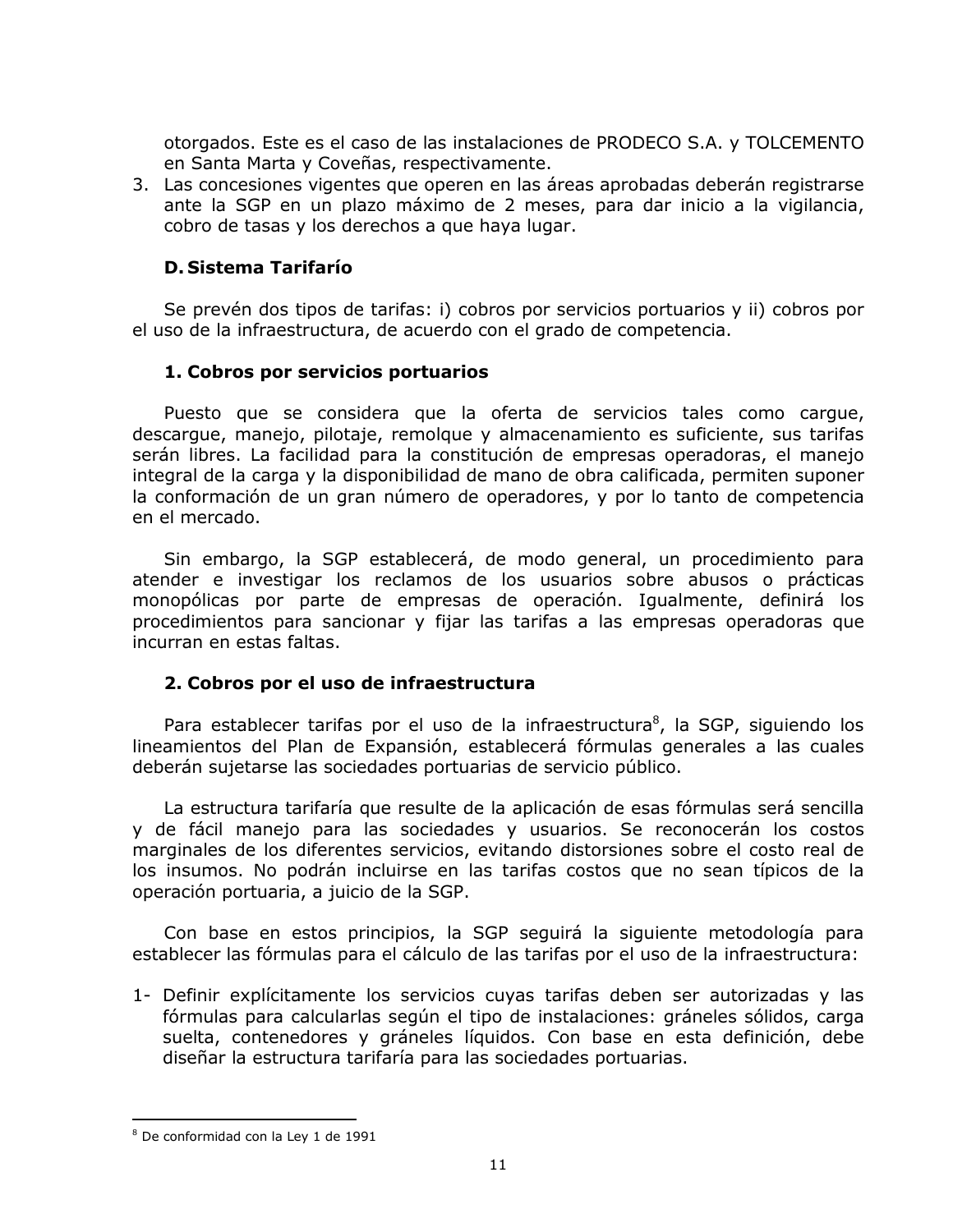- 2- Definir los costos típicos, fijos y variables, de cada servicio incluyendo inversión, administración, mantenimiento y depreciación. Diseñar un mecanismo que distribuya la participación de los diferentes costos entre los servicios de infraestructura que preste la sociedad.
- 3- Determinar la *información* que se utilizará como base de cada fórmula, tal como el período de las proyecciones de ingresos y gastos, el nivel de desagregación de gastos e inversión, etc.
- 4- Determinar los **indicadores de rentabilidad** de las inversiones.
- 5- Con base en estadísticas del tráfico marítimo, determinar la relación entre el tamaño de las naves, los costos de mantenimiento y la congestión.
- 6- Diseñar mecanismos para incentivar la utilización de naves que permitan economías de escala y una mayor utilización de la infraestructura.

Con esta metodología, la SGP elaborará un nuevo régimen tarifarío que comenzará a regir a más tardar el 1 de febrero de 1992. Hasta entonces, se continuará utilizando el régimen tarifarío de COLPUERTOS para el uso de instalaciones en su área de jurisdicción.

Los puertos privados pagarán a la Nación contraprestaciones, según la metodología que se describe a continuación, que sustituirán las actuales obligaciones con COLPUERTOS. Esta reforma regirá a partir de la fecha que determinará el plan financiero de la liquidación de COLPUERTOS, el cual deberá presentarse el próximo 30 de noviembre. Con este propósito, la Superintendencia establecerá un registro de las personas y sociedades que tenían obligaciones con COLPUERTOS y suscribirá con cada uno de ellos un convenio para fijar montos y condiciones de pago de las contraprestaciones.

## E. Sistema de Cálculo de las Contraprestaciones

El Estatuto Portuario estableció que la SGP otorgará concesiones para la construcción, operación y mantenimiento de instalaciones portuarias. Determinó, iqualmente, que los concesionarios deberán pagar una contraprestación por la explotación de playas y terrenos de bajamar. El valor de la contraprestación se destinará en un 80% a la Nación y en un 20% al Municipio donde estén localizados los puertos y será recaudado por la SGP.

A continuación se describe la metodología para calcular la contraprestación y su aplicación.

#### $1.$ Formulación del Modelo Para Calcular la Contraprestación

Mediante el sistema de concesión, el sector privado podrá explotar bienes públicos, como las playas y los terrenos de bajamar. El concesionario pagará una contraprestación por tal uso, que consiste en el costo de oportunidad de la zona más el costo de la vigilancia ambiental. El costo de oportunidad se disminuirá cuando el concesionario realice inversiones que representen un aumento sustancial de la eficiencia en el manejo portuario. A continuación se describe el cálculo de cada uno de los componentes de la contraprestación.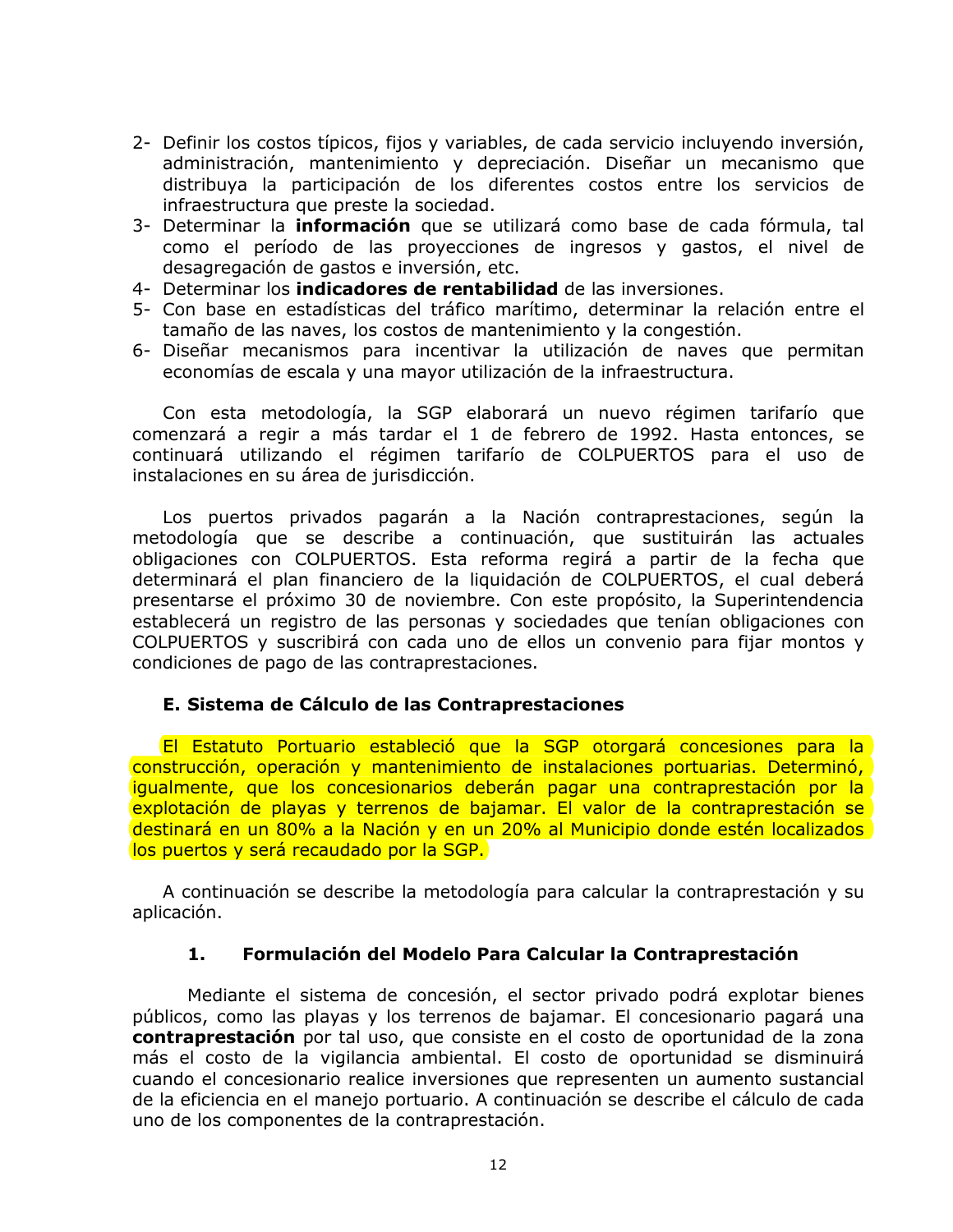#### El Costo de Oportunidad a)

Para efectos del modelo, las ventajas de un sitio como recurso portuario se miden por su profundidad y abrigo. Al contar con una mayor profundidad, disminuyen los costos de construcción y mantenimiento del canal de acceso y del área de maniobra, de las obras permanentes para controlar la sedimentación, y los costos ocasionados por la utilización de bugues de menor calado. Por su parte, los sitios abrigados tienen ahorros considerables con respecto a sitios desprotegidos, por no ser necesaria la construcción de escolleras, y por los menores tiempos de cargue y descargue.

Con el objeto de estimar el costo de las obras requeridas para crear las condiciones de abrigo y profundidad en cualquier sitio solicitado en concesión, se definió como referencia, un lugar sin abrigo y sin profundidad suficiente<sup>9</sup>. Por otra parte, y para precisar el cálculo del costo de oportunidad, se establecieron dos categorías de sitios portuarios, según la morfología del fondo de mar y las obras necesarias para su adecuación:

**Zonas Portuarias Naturales:** Bahías con áreas de maniobra y canal de acceso naturales. En esta categoría se incluyen zonas como Cartagena, Barranquilla, Santa Marta, Buenaventura, y Tumaco, así como las bahías de Solano y Málaga.

Zonas Portuarias Artificiales: donde se requieren obras para permitir el acceso y adecuar áreas de maniobra. En esta categoría se incluyen las zonas portuarias de Ciénaga, mallorquín, Portete (fuera de la bahía), Río Cañas, Nuquí y Urabá.

La contraprestación se calculará con base en una aproximación al valor de las obras necesarias para acondicionar, artificialmente, el lugar que se da en concesión. Este valor está dado por el costo de adecuar el acceso y las áreas de maniobra, y por el costo de las escolleras de protección. Este será el valor del recurso (Vr), que refleja la escasez de sitios con condiciones aptas para el desarrollo de puertos en la costa colombiana.

#### b) El premio a la eficiencia

Debido a la prioridad de lograr mayor eficiencia de los puertos públicos de carga general, con la contraprestación se busca favorecer el mayor uso de las zonas con características aptas para la construcción de puertos. La contraprestación correspondiente a la Nación para estos puertos podrá ser disminuida en proporción a las inversiones en equipos de cargue, descargue y manejo (le) que realicen las sociedades que presten servicio público con el fin de mejorar la eficiencia de las operaciones. La Superintendencia reglamentará, en forma general, el tipo de inversiones que será descontado de la contraprestación, según su importancia en términos de renovación tecnológica y expedirá por medio de resolución, previa

<sup>&</sup>lt;sup>9</sup> En este caso se adoptó como pendiente de fondo de mar 1:250. Esta pendiente se estimó con base en un muestreo de 6 puntos sobre la costa colombiana.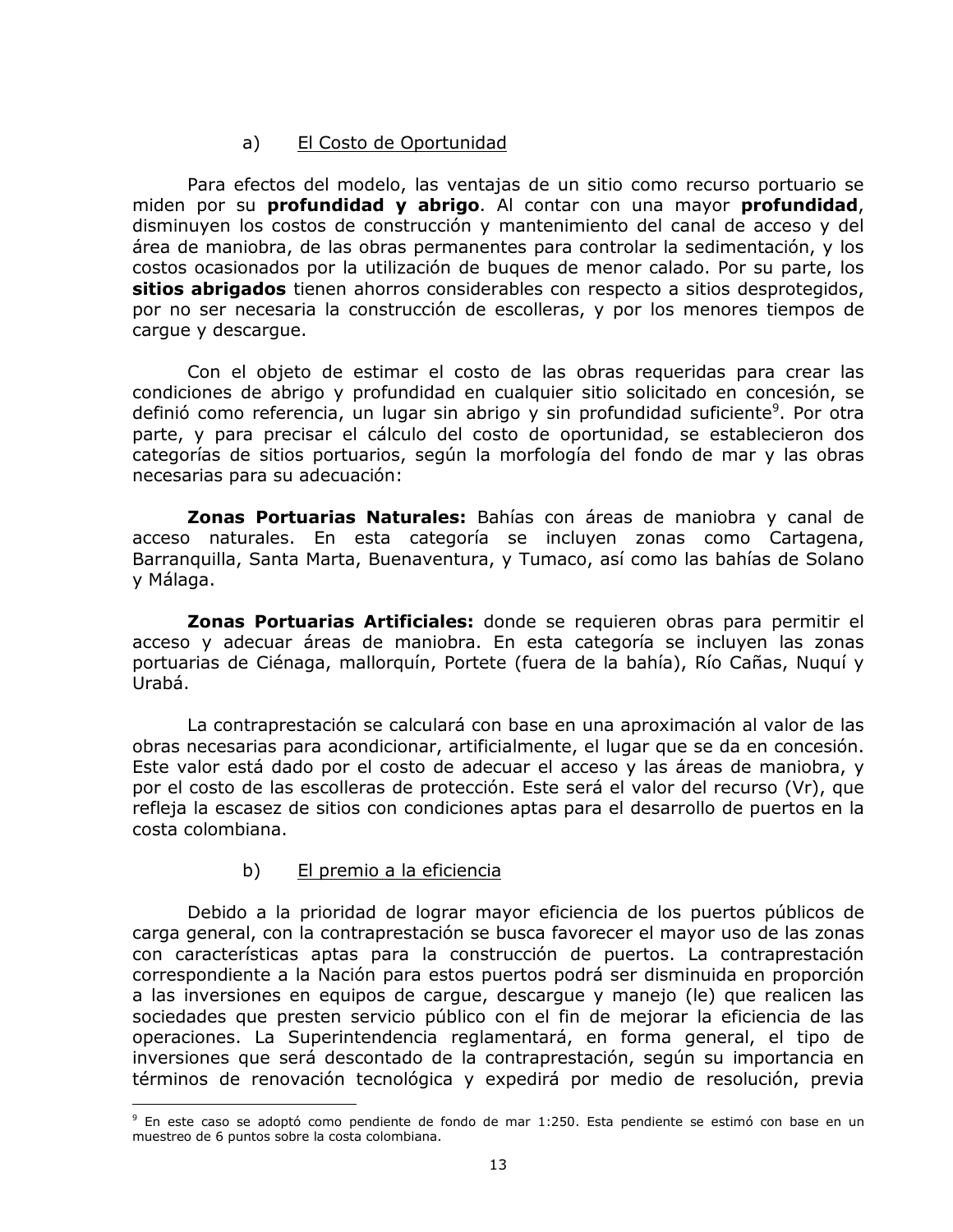aprobación del CONPES, los procedimientos para establecer estas reducciones. En todo caso, la disminución total no podrá ser superior al 50% del costo de oportunidad (Vr). La SGP expedirá tablas con la contraprestación correspondiente a cada zona portuaria habilitada en el Plan de Expansión.

#### $\mathsf{C}$ El costo de vigilancia ambiental

El costo en que el Estado incurra para vigilar el cumplimiento de la normas sobre el manejo ambiental de la zona entregada en concesión (Sa), debe ser incluido dentro de la contraprestación. Dentro de ésta no se incluye un cobro por concepto de los efectos o riesgos ambientales, ya que al hacerlo, se relevaría al concesionario de la responsabilidad de corregir o reparar los daños o impactos desfavorables causados por la actividad portuaria. En este sentido, las medidas de control que impongan las autoridades competentes, deben ser respaldadas por multas y sanciones rigurosas.

#### La fórmula d)

La contraprestación total consistirá en el valor presente de una serie de anualidades durante el tiempo de la concesión. Estas anualidades representan el costo de oportunidad social (Vr) menos el premio por la eficiencia técnica (le), más el costo anual por concepto de vigilancia ambiental (Sa).

El monto total que pagará el concesionario es el valor presente de la anualidad equivalente C, descontada al 12% por un periodo igual al tiempo de la concesión, donde C esta dado por:

## $C = 0.14*(Vr - le) + Sa$

Donde:

- Anualidad equivalente  $C:$
- $Vr$ : Valor del recurso
- le: Inversión en equipo
- Costo de vigilancia ambiental<sup>10</sup> Sa:

El monto anual de contraprestación es fijo, de tal forma que su efecto en el costo unitario de movilización se reduzca para mayores volúmenes de carga.

#### $3<sub>1</sub>$ Aplicación de la Metodología

La Superintendencia establecerá los parámetros que se utilizarán para el cálculo definitivo de la contraprestación de acuerdo con esta metodología. Sin embargo, se han calculado, a título ilustrativo, los valores de la contraprestación en las principales zonas portuarias existentes y potenciales. En el cuadro 2 se observa que las bahías en mejores condiciones, como Cartagena y Santa Marta, tienen contraprestaciones mayores que zonas con restricciones de profundidad como Barranguilla y Tumaco. Para los puertos artificiales, el cuadro 3 muestra una

<sup>&</sup>lt;sup>10</sup> Los Anexos 1 y lA muestran la metodología de cálculo de los diferentes parámetros.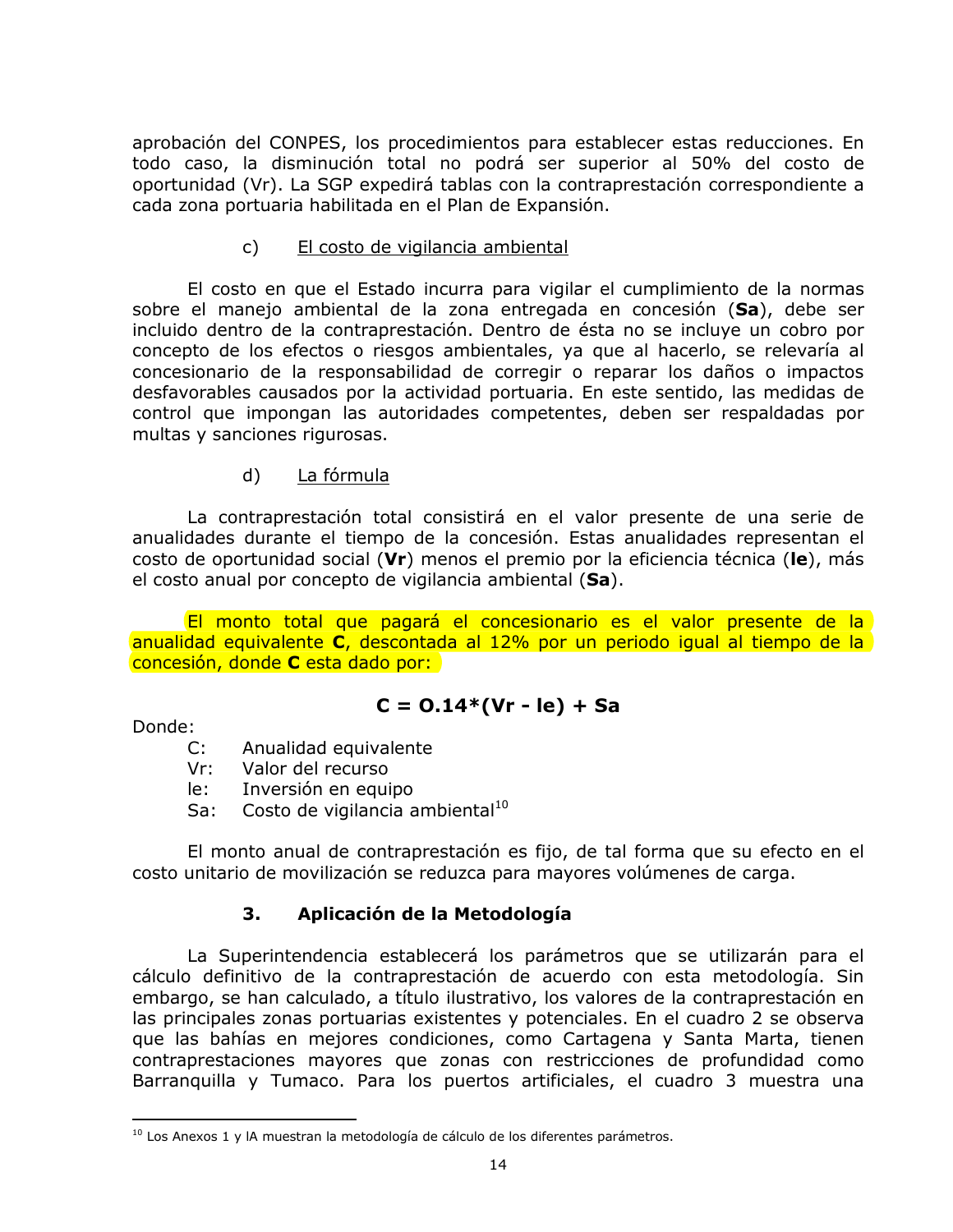aproximación de la contraprestación que pagaría cada puerto, registrándose igualmente variaciones por las condiciones de profundidad y abrigo.

#### **B.** Creación de la Superintendencia General de Puertos

Actualmente cursa trámite el decreto que fija la estructura y funciones de la SGP. Una vez conformada, ésta deberá desarrollar las actividades de regulación, vigilancia, normatividad y la autorización de concesiones que le asigna la Ley. Con este propósito se adelanta la contratación de estudios para la reglamentación en materia de tarifas y condiciones técnicas de operación. A partir de la aprobación del Plan de Expansión Portuaria, la Superintendencia podrá atender las solicitudes de concesión que estén pendientes y definir el marco para las operaciones e inversiones del sector privado. Esta responsabilidad demandará una estructura administrativa independiente de COLPUERTOS.

#### $C_{-}$ **Acciones**

Para garantizar el cumplimiento de los objetivos de la Ley 1 de 1991, y responder a los requerimientos del programa de apertura, es necesario realizar las siguientes acciones:

- 1. El Ministerio de Obras Públicas y Transporte fijará una estrategia y un cronograma de liquidación de COLPUERTOS y definirá los costos del proceso antes del 1 de diciembre de 1991. El plazo máximo para la transferencia de sus activos a las sociedades portuarias y empresas de operación será junio de 1993.
- 2. Con base en este programa, el Ministerio de Obras Públicas y Transporte establecerá los costos y flujos requeridos para hacer efectiva la liquidación.

| Cuadro <sub>2</sub>                                                                                                      |         |         |                                         |                                                                                                                          |                                            |         |            |
|--------------------------------------------------------------------------------------------------------------------------|---------|---------|-----------------------------------------|--------------------------------------------------------------------------------------------------------------------------|--------------------------------------------|---------|------------|
|                                                                                                                          |         |         |                                         | Ejemplos de Aplicación<br>Metodología de Cálculo de la Contraprestación<br>ZONAS PORTUARIAS NATURALES<br>(Miles de US\$) |                                            |         |            |
|                                                                                                                          |         |         | Valor del Recurso<br>(por cada 200 mts) | Vigilancia<br>Ambiental<br>Anual                                                                                         | Contraprestacion<br>Total<br>(Concesión de |         |            |
|                                                                                                                          | Cm(nts) | Em(mts) | Acceso<br>Cacc                          | Abrigo<br>Cabr                                                                                                           | Vr                                         |         | $20$ años) |
| Tumaco                                                                                                                   | 3       | 60      | 33.1                                    | 272.5                                                                                                                    | 305.6                                      | 6.0     | 341.5      |
| Buenaventura                                                                                                             | 9       | 140     | 541.4                                   | 635.8                                                                                                                    | 1,177.2                                    | 6.0     | 1,187.9    |
| Malaga                                                                                                                   | 15      | 220     | 2,223.5                                 | 999.2                                                                                                                    | 3,222.7                                    | 6.0     | 3,174.1    |
| Cartagena                                                                                                                | 10      | 160     | 781.3                                   | 726.7                                                                                                                    | 1,508.0                                    | 6.0     | 1,509.1    |
| Barranquilla                                                                                                             | . 8     | 130     | 413.7                                   | 590.4                                                                                                                    | 1,004.1                                    | 6.0     | 1,019.8    |
| Santa Marta                                                                                                              | 10      | 160     | 781.3                                   | 726.7                                                                                                                    | 1,508.0                                    | $6 - 0$ | 1,509.1    |
| Nota : - Parámetros Supuestos<br>- Cm : Calado máximo<br>- Em : Eslora máxima<br>- No se tienen en cuenta los descuentos |         |         |                                         |                                                                                                                          |                                            |         |            |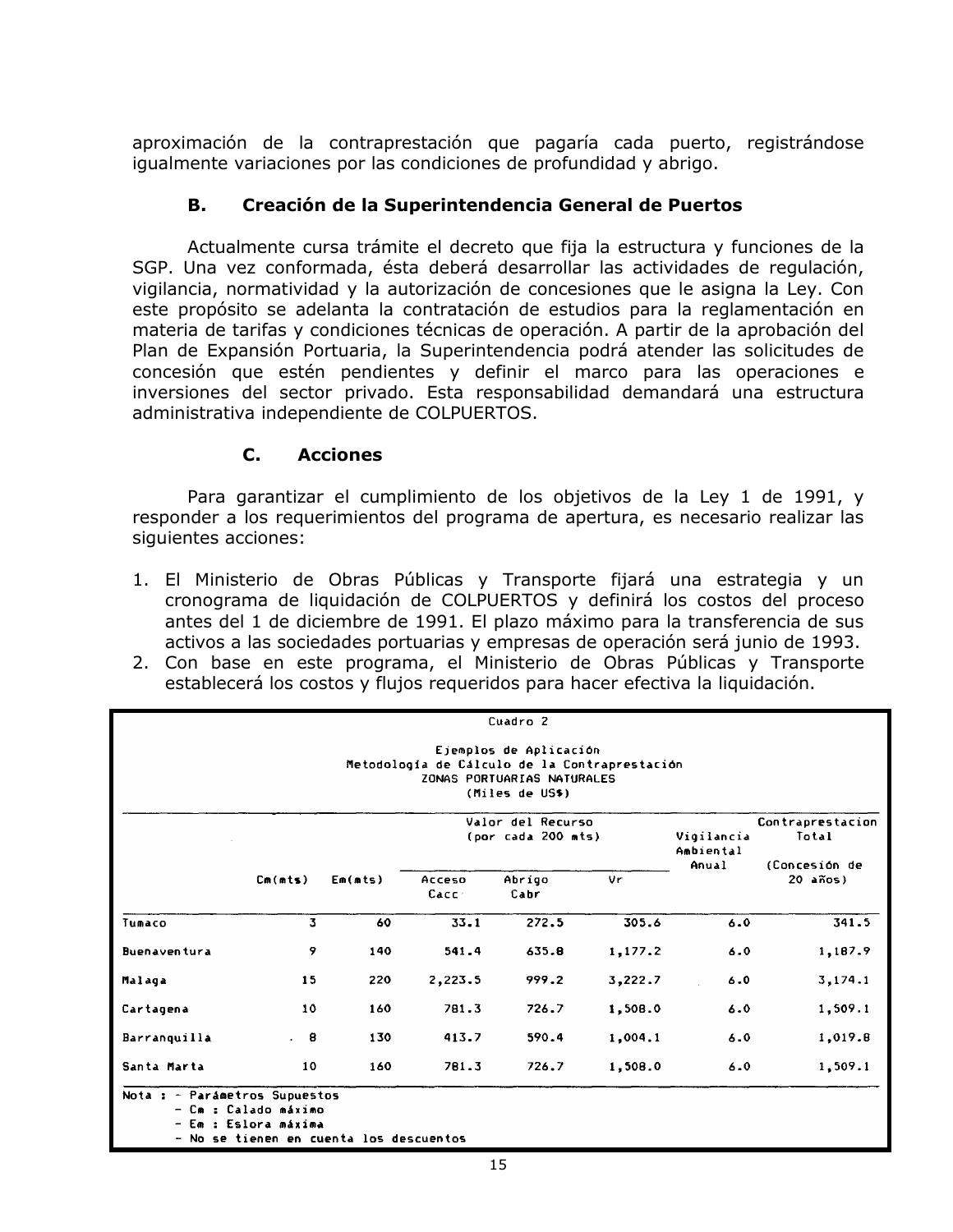| Cuadro 3                                                                                                                    |                                    |                         |                |                |        |                    |                           |  |
|-----------------------------------------------------------------------------------------------------------------------------|------------------------------------|-------------------------|----------------|----------------|--------|--------------------|---------------------------|--|
| Ejemplos de Aplicación<br>Metodología de Cálculo de la Contraprestación<br>ZONAS PORTUARIAS ARTIFICIALES<br>(Miles de US\$) |                                    |                         |                |                |        |                    |                           |  |
|                                                                                                                             | Valor del Recurso Vr<br>Vigilancia |                         |                |                |        |                    |                           |  |
|                                                                                                                             | Distancia de<br>Isobata (20 mts)   | Pendiente<br>(vert/hor) | Acceso<br>Cacc | Abrigo<br>Cabr | Vr     | Ambiental<br>Anual | (Concesion de<br>20 anos) |  |
| Nuqui                                                                                                                       | 500                                | 0.040                   | 16,458         | $\bullet$      | 16,458 | 6                  | 16,518                    |  |
| Urabá                                                                                                                       | 1500                               | 0.013                   | 9,148          | 7,630          | 16,778 | 6                  | 16,838                    |  |
| Ciénaga                                                                                                                     | 8800                               | 0.002                   | $\mathbf 0$    | 7,630          | 7,630  | 16                 | 7,756                     |  |
| Portete                                                                                                                     | 1500                               | 0.013                   | 11,297         | 7,630          | 18,927 | 16                 | 19,064                    |  |
| Río Cañas                                                                                                                   | 2500                               | 0.008                   | 9,757          | $\mathbf 0$    | 9,757  | 16                 | 9,886                     |  |
| Mallorquín                                                                                                                  | 1500                               | 0.013                   | 11,297         | $\mathbf 0$    | 11,297 | 16                 | 11,427                    |  |
| Nota : - Parámetros Supuestos<br>- No se incluyen los descuentos                                                            |                                    |                         |                |                |        |                    |                           |  |

#### **DESARROLLO DE LA NUEVA ESTRUCTURA PORTUARIA** TTT.

Con el propósito de permitir el desarrollo de las reformas que conduzcan a mejorar la eficiencia en los puertos públicos colombianos, es indispensable iniciar decididamente la liquidación de COLPUERTOS y la transición al esquema de sociedades portuarias regionales con operación privada.

Para constituir las sociedades, se requiere inventariar y valorar los bienes de COLPUERTOS y definir cuales serán transferidos a los nuevos entes y cuales serán vendidos para financiar los costos de liquidación. De esta manera podrá desmontarse la estructura actual para dar paso al esquema ordenado por la Ley.

#### A. Liquidación de COLPUERTOS

La definición del programa de liquidación de COLPUERTOS constituye el mayor atraso del proceso de reestructuración portuaria en la actualidad. Por la carencia de una estrategia global para la liquidación, no se han determinado los procedimientos para resolver los aspectos laborales y financieros de la liquidación, ni los mecanismos de transferencia de las operaciones.

La liquidación del personal demandará cuantiosos recursos, los cuales sólo podrán ser cubiertos parcialmente por COLPUERTOS. Para 1992, se ha incluido una partida en el Presupuesto General de la Nación por \$30,000 millones con el fin de apoyar el proceso. Un cálculo preliminar del costo total de las indemnizaciones y cesantías, basado en las condiciones de retiro pactadas hasta el momento, se aproxima a \$70,000 millones. Sin embargo, el valor definitivo deberá estimarse con los resultados de las convenciones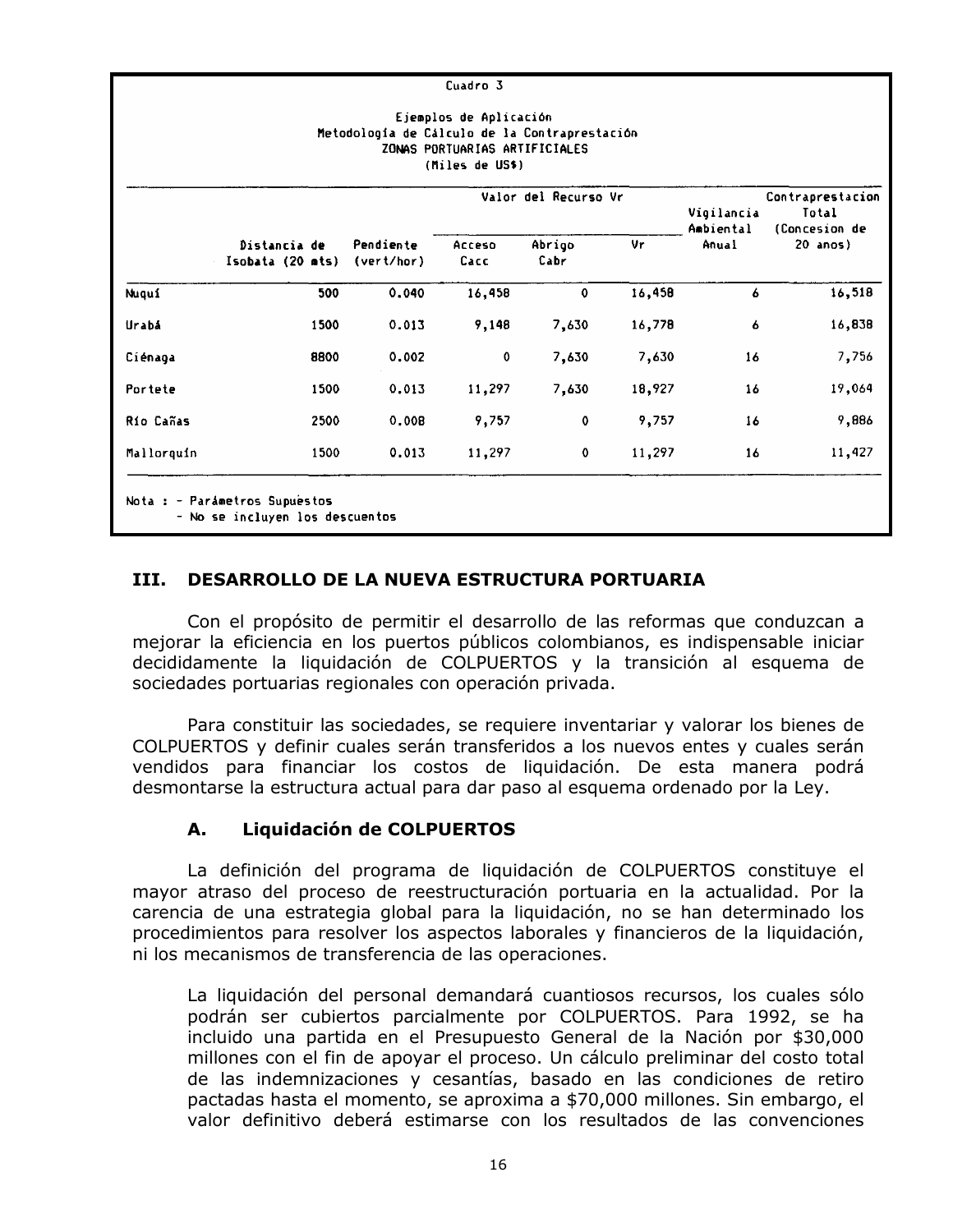colectivas. Esta información será un elemento fundamental para dimensionar el Fondo de Pasivos.

El Ministerio de Hacienda y el Departamento Nacional de Planeación elaborarán y presentarán al CONPES, un programa financiero para el proceso de liquidación antes de terminarse 1991.

Este programa considerará los recursos disponibles de COLPUERTOS y el producto de la venta de activos, así como los gastos por concepto de pensiones e indemnizaciones. De esta manera se determinarán las necesidades de transferencias del presupuesto nacional.

- 3. Se establecerá un plan de seguimiento del proceso que será evaluado cada seis meses por el CONPES, con el propósito de realizar los ajustes que sean necesarios para asegurar su cumplimiento.
- 4. Paralelamente, el Ministerio de Obras Públicas definirá antes de febrero de 1992, el marco general de la composición, el capital y los estatutos de las sociedades portuarias regionales.
- 5. El Ministerio de Obras Públicas y Transporte desarrollará un programa intensivo de promoción de empresas operadoras, y de divulgación del nuevo esquema entre usuarios, navieros, industriales y en general, entre los potenciales participantes en las empresas y sociedades. Las metas de este programa deben ser concordantes con los plazos establecidos para la liquidación.
- 6. Como proyectos pilotos del proceso de reestructuración, se iniciará inmediatamente la conformación de las sociedades portuarias regionales de Santa Marta y Tumaco, para transferir la infraestructura antes de febrero de 1992. Para impulsar este proceso, el Ministerio de Obras Públicas contratará un promotor quien propenderá por la creación de empresas de operación.

#### IV. **RECOMENDACIONES**

El Departamento Nacional de Planeación recomienda al CONPES:

- $1.$ Aprobar el Plan de Expansión Portuaria descrito en el presente documento y transcribir en el decreto reglamentario lo relativo a:
	- Zonas Portuarias
	- Sistema Tarifarío
	- Sistema de Cálculo de las Contraprestaciones
- $2.$ Aprobar el plan de acciones descrito en este documento para implantar la reforma de la estructura portuaria y solicitar al Ministerio de Obras Públicas y Transporte su desarrollo.
- $3.$ Solicitar al Ministerio de Obras Públicas y Transporte la presentación ante el CONPES de un informe sobre el desarrollo de las acciones previstas en este documento en seis meses.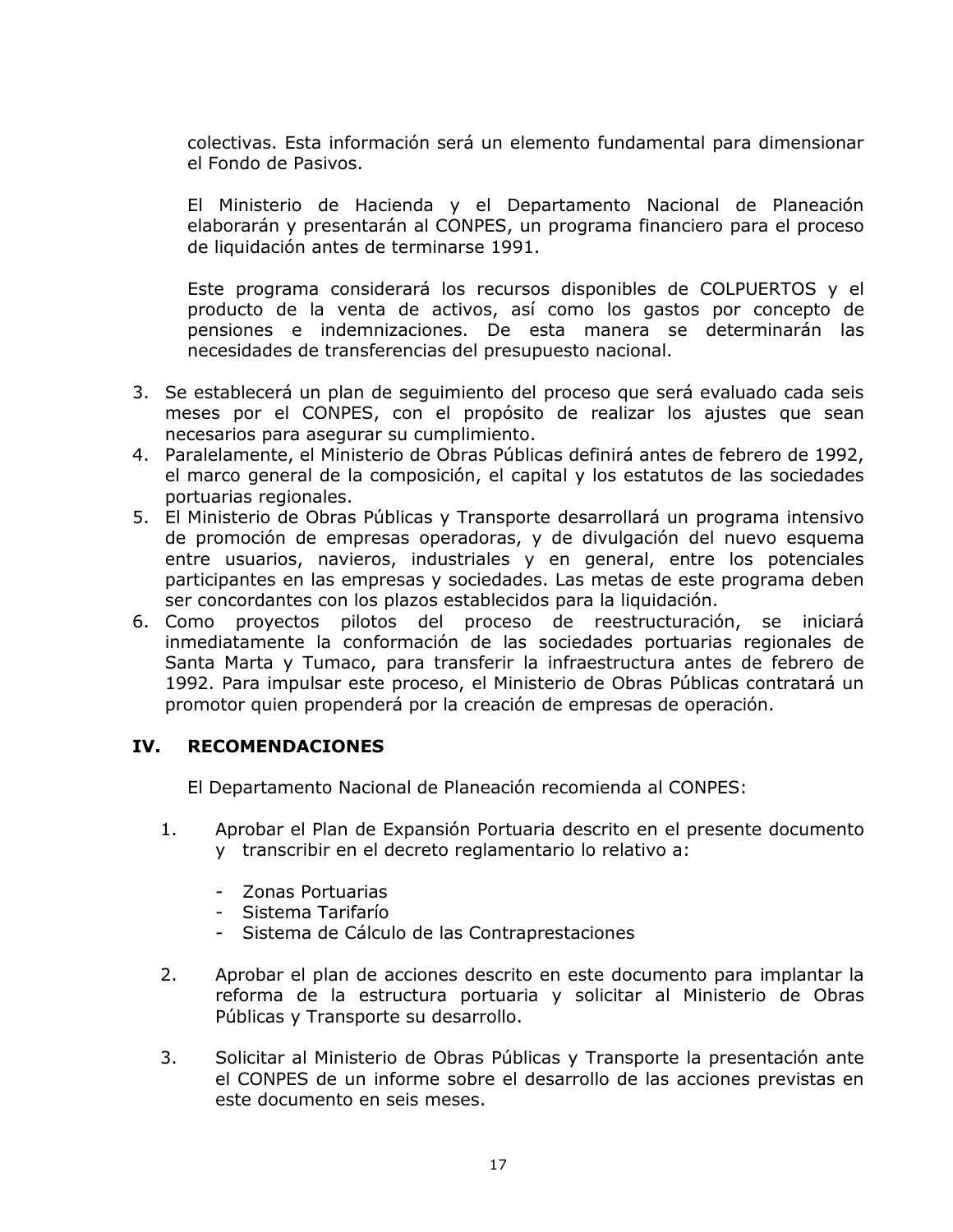# **ANEXOS**

## **ANEXO No 1**

## Metodología de Cálculo de la Contraprestación

Los diferentes parámetros de costos involucrados en el modelo, se estimaron de manera que este sea aplicable en cualquier sitio y para los diferentes tipos de instalación portuaria. La utilización de tecnologías especiales o sistemas que permitan reducir los costos de construcción y operación, serán un beneficio adicional para el operador.

#### $1.$ Valor del Recurso Vr

El modelo para valorar el recurso dado en concesión establece dos tipos de costos; el costo de adecuar acceso y áreas de maniobra y el costo de escolleras de protección (C.&, ri El valor del está entonces dado por:

$$
Vr = + C_{ACC} + C_{abr}
$$

El costo de restituir artificialmente un sitio como el que se analiza se estima de dos formas, de acuerdo con el tipo de zona portuaria. En el caso de las zonas naturales, el costo que se calcula es el de crear, a partir de las condiciones de referencia, la profundidad y abrigo que ofrece el sitio bajo análisis.

En las playas correspondientes a la segunda categoría, zonas artificiales, se reguiere realizar obras de dragado y protección para acondicionar un puerto. Con el fin de establecer un punto de comparación entre el lugar de referencia y un sitio específico, se definieron embarcaciones de diseño para cada tipo de puerto, y se estimaron los costos de crear las condiciones necesarias para su entrada y maniobra en cada caso.

Las instalaciones en Zonas Portuarias para Hidrocarburos fueron excluidas, debido a que estas pueden operar sin condiciones especiales de abrigo o profundidad con una utilización de la playa muy reducida. Por lo tanto, para este tipo de puerto la parte de la contraprestación correspondiente al valor del recurso debe ser cero.

A continuación se explica el procedimiento utilizado para la evaluación de cada situación. Las fórmulas empleadas para el cálculo de las cantidades y costos, se muestran en el Anexo IA.

#### Zonas portuarias naturales  $a<sub>r</sub>$

En el caso de puertos naturales, existen unas condiciones fijas de profundidad y, por ende, una restricción en el tamaño de los barcos. El costo de construir un sitio como el que se estudia, depende del calado y la eslora del mayor barco que puede entrar y maniobrar. -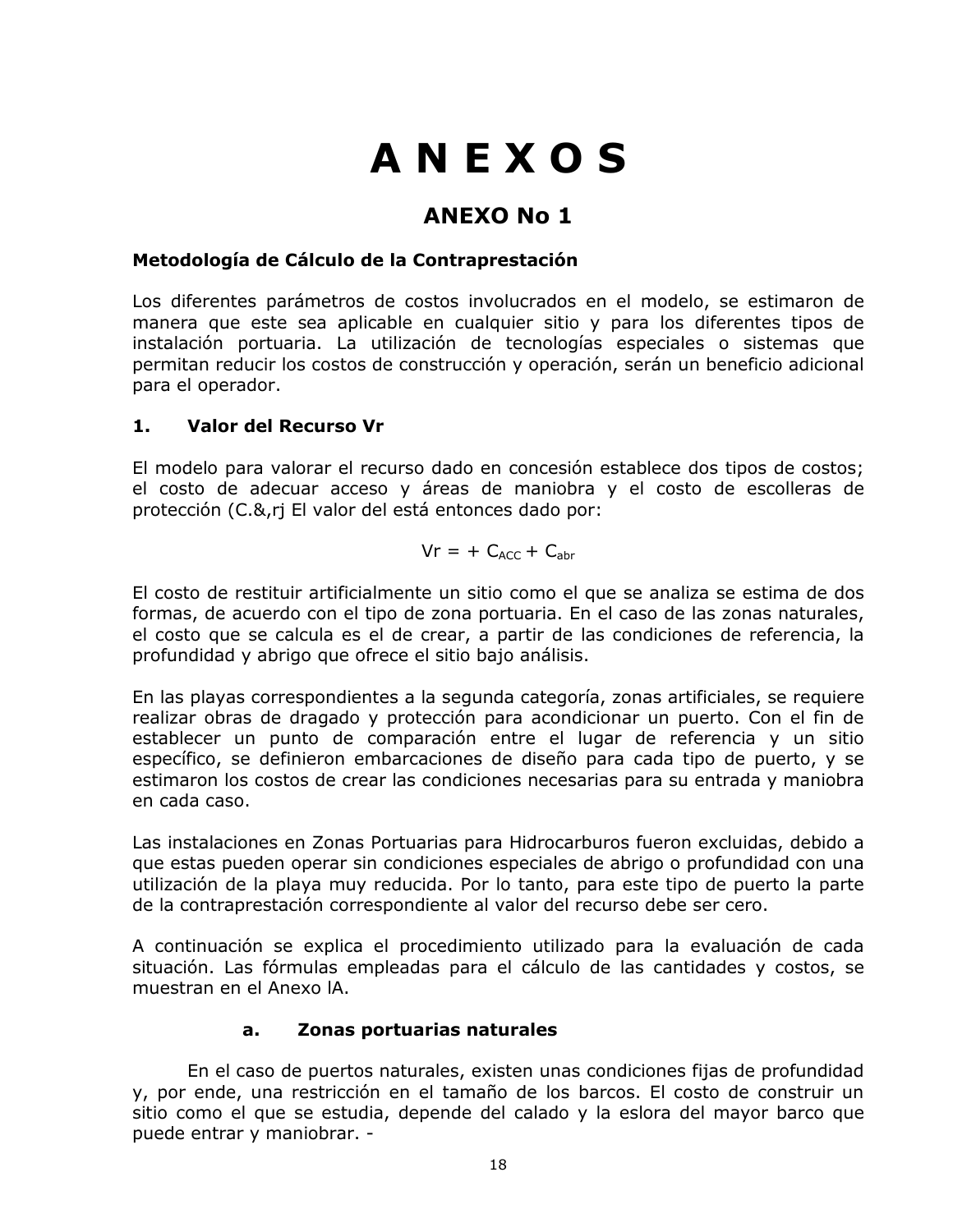#### i., Costo de acceso y área de maniobra (C.<sub>acc)</sub>

En este caso, el costo  $C_{\text{acc}}^{11}$  está asociado a la construcción de un canal de acceso y área de maniobra en la situación de referencia, para el buque del mayor tamaño que puede operar en el sitio en consideración.

### (ii). Costo del abrigo  $(C_{\text{abr}})$

La restricción en el calado determina una eslora máxima para los buques que pueden entrar<sup>12</sup>. A partir de esta medida se establecen las dimensiones de las escolleras de protección que serían necesarias para crear el abrigo que ofrece la zona en consideración y de esta manera el costo del abrigo  $C_{\text{abr}}^{13}$ 

Estas cantidades (C<sub>acc</sub> y C<sub>abr</sub>) están calculadas para un puesto de atraque de 200 m.

#### b. **Zonas Portuarias Artificiales**

En este caso, debido a que la profundidad o el abrigo deben crearse mediante obras artificiales, la aplicación de la metodología implica comparar los costos de esta adecuación en el sitio dado y en el lugar de referencia. Con este propósito, se suponen unas condiciones de abrigo y profundidad de diseño que determinan el tamaño de las instalaciones, escolleras de protección, canal de acceso y área de maniobra. El valor del recurso, en este caso, estará dado por la diferencia entre los costos de adecuación para la situación de referencia, y los del sitio específico bajo consideración.

#### i., Costo de Acceso y Área de Maniobra (C<sub>acc</sub>)

Los costos de dragado se calculan con base en el tamaño del bugue de diseño supuesto para efectos de comparación en cada tipo de puerto<sup>14</sup>. El cálculo se hace para la pendiente de referencia (1:250) y para la pendiente específica del sitio<sup>15</sup>. El costo está dado por:

## $C_{\text{acc}} = C_{\text{acc}} (1:250) - C_{\text{acc}}$  (pendiente del sitio)

En el caso de pendientes menores a la de referencia, el valor de la contraprestación correspondiente a los costos de dragado es cero.

#### ii. Costo del Abrigo C<sub>acc)</sub>

De acuerdo con los supuestos hechos anteriormente, en la situación de referencia se requiere la construcción de obras de protección. Si en el sitio balo

 $11$  Numeral 1 - Anexo 1A

<sup>&</sup>lt;sup>12</sup> Numeral 2 - Anexo 1A

<sup>&</sup>lt;sup>13</sup> Numeral 3 - Anexo 1A

<sup>&</sup>lt;sup>14</sup> Numeral 5 - Anexo 1A

<sup>&</sup>lt;sup>15</sup> Numeral 4 - Anexo 1A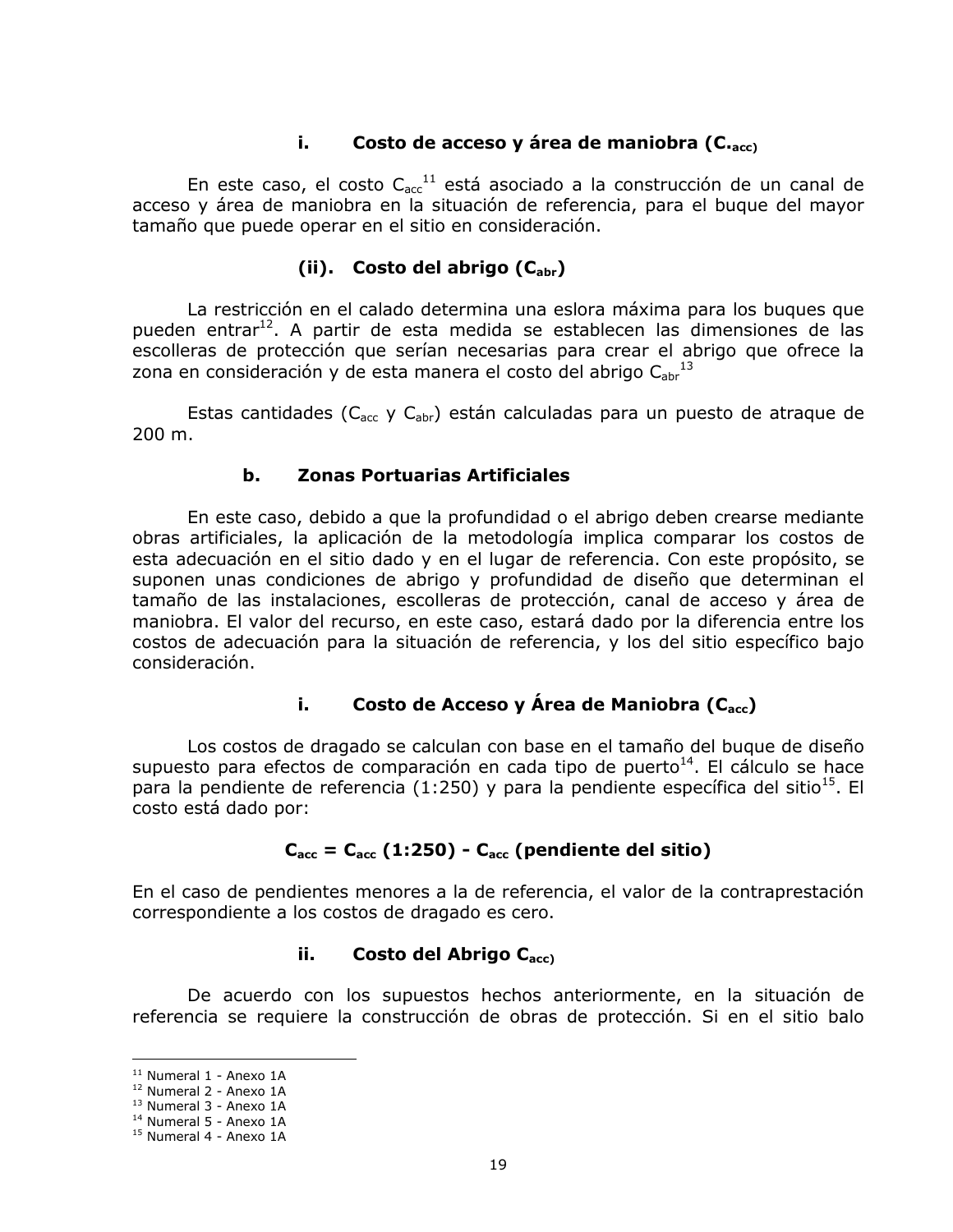análisis no existe abrigo natural, los costos de adecuación serán los mismos a la situación de referencia. En caso contrario, si existen condiciones de abrigo naturales, no habrá ningún costo para proveer abrigo en el sitio.

El costo de construcción de las obras de protección para cada tipo de puerto se calcula de acuerdo con el tamaño de los bugues de diseño supuestos<sup>16</sup>. El valor de C estará dado por la diferencia:

## $C_{\text{abr}} = C_{\text{abr}}$  (referencia) -  $C_{\text{abr}}$  (sitio)

#### $2.$ Valor de las Inversiones (le)

El valor de las inversiones en equipo pesado como grúas de muelle, pórticos para manejo de contenedores, bandas, etc., que realicen las sociedades portuarias de servicio público para mejorar la eficiencia de las operaciones, se descontará de la contraprestación. El valor de estas inversiones deberá quedar establecido en el contrato de concesión y se descontará de la contraprestación total.

#### 3. **Costo Anual de Vigilancia Ambiental (Sa)**

Para el cálculo de los costos que implica la vigilancia ambiental, se han supuesto tres condiciones de riesgo correspondientes a cada tipo de puerto. Los costos se estimaron suponiendo el desplazamiento de un equipo compuesto por expertos y auxiliares con la frecuencia que determine el nivel de riesgo. Este valor podrá ser precisado por la SGP en coordinación con las entidades a cargo del control ambiental. Los siguientes son los costos calculados:

| <b>Puerto Zonas Portuarias Generales</b>          | <b>US \$6,000</b>  |
|---------------------------------------------------|--------------------|
| <b>Puerto Zonas Portuarias Carboníferas</b>       | <b>US \$16,000</b> |
| <b>Puerto Zonas Portuarias para Hidrocarburos</b> | <b>US \$32,000</b> |

## **ANEXO No 1A**

## FORMULAS UTILIZADAS PARA EL CÁLCULO DE CANTIDADES Y COSTOS EN LA METODOLOGÍA PARA ESTABLECER LAS CONTRAPRESTACIONES

Costo de dragado de canal de acceso y área de maniobra como función del 1. calado y la eslora del mayor bugue que puede entrar al puerto (zonas portuarias naturales).

## $C_{\rm acc}$  =750\* $C_m^2$  + (500 + 19.6 $E_m^2$ )  $C_m$  - 0.1 $E_m^2$

Donde:

 $C_{\text{acc}}$ : Costo del acceso (US\$) C<sub>m</sub>: Calado máximo en el sitio (mts)  $E_m$ : Eslora máxima (mts)

<sup>&</sup>lt;sup>16</sup> Numeral 6 - Anexo 1A